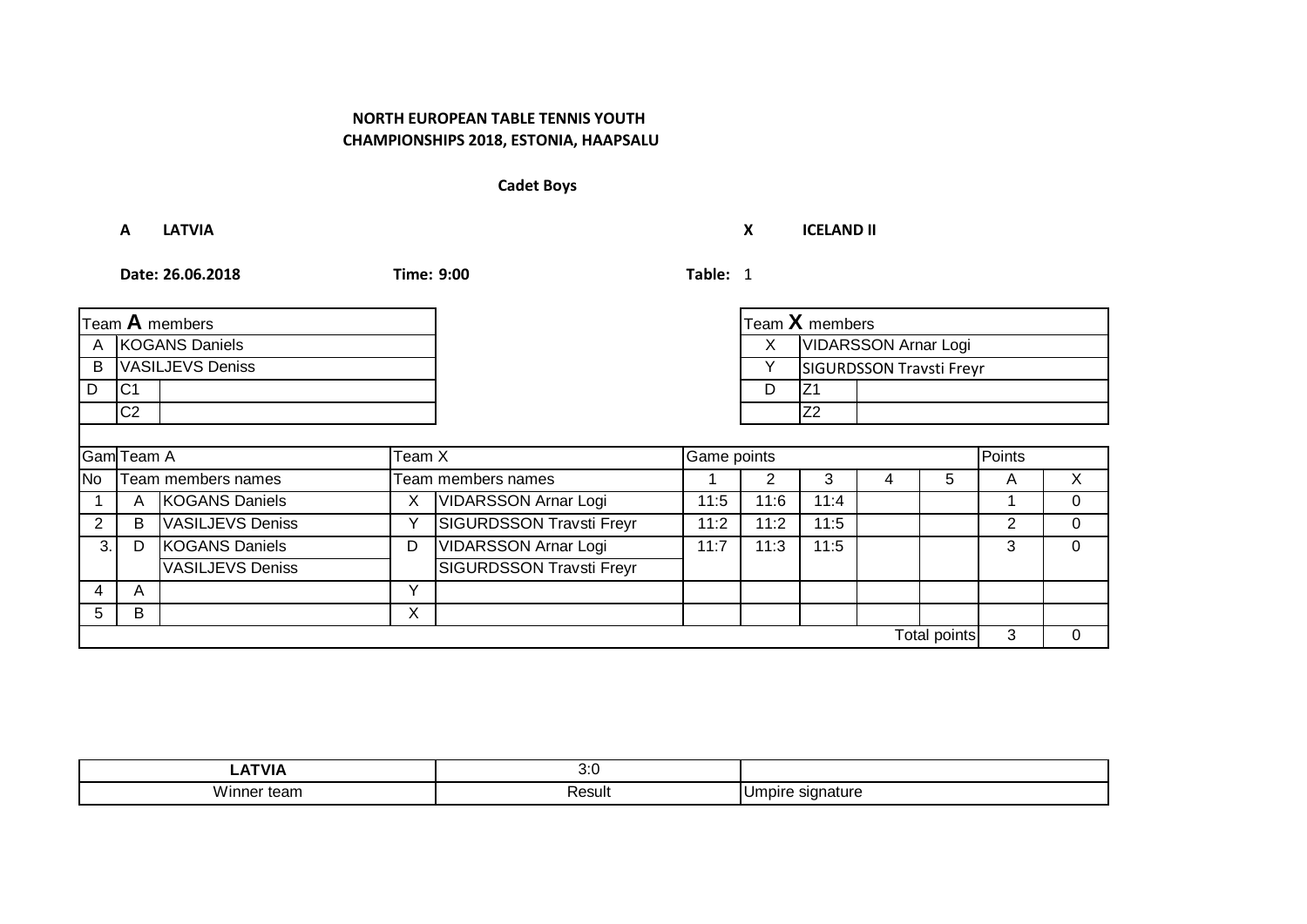# **Cadet Boys**

**A ESTONIA II X FINLAND I**

|                      |                     | Team $A$ members    |   |                                   |      | Team X members      |                |       |              |                |                |
|----------------------|---------------------|---------------------|---|-----------------------------------|------|---------------------|----------------|-------|--------------|----------------|----------------|
| A                    | <b>PUKK Markkos</b> |                     |   |                                   |      | X                   | RÄSÄNEN Aleksi |       |              |                |                |
| B                    |                     | LUSMÄGI Kaarel      |   |                                   |      | <b>KHOSRAVI Sam</b> |                |       |              |                |                |
| D                    | IC1                 |                     |   |                                   |      | D                   | IZ1            |       |              |                |                |
|                      | C <sub>2</sub>      |                     |   |                                   |      |                     | Z <sub>2</sub> |       |              |                |                |
|                      |                     |                     |   |                                   |      |                     |                |       |              |                |                |
| Gam Team A<br>Team X |                     |                     |   | Game points                       |      |                     | Points         |       |              |                |                |
| <b>No</b>            |                     | Team members names  |   | 2<br>3<br>Team members names<br>4 |      |                     | 5              | A     | $\mathsf{X}$ |                |                |
|                      | A                   | <b>PUKK Markkos</b> | X | <b>RÄSÄNEN Aleksi</b>             | 6:11 | 9:11                | 8:11           |       |              | 0              |                |
| $\overline{2}$       | B                   | LUSMÄGI Kaarel      |   | <b>KHOSRAVI Sam</b>               | 3:11 | 4:11                | 2:11           |       |              | 0              | 2              |
| 3.1                  | D                   | <b>PUKK Markkos</b> | D | RÄSÄNEN Aleksi                    | 4:11 | 10:12               | 11:8           | 11:8  | 11:7         |                | 2              |
|                      |                     | LUSMÄGI Kaarel      |   | KHOSRAVI Sam                      |      |                     |                |       |              |                |                |
| 4                    | A                   | <b>PUKK Markkos</b> |   | <b>KHOSRAVI Sam</b>               | 11:6 | 10:12               | 11:8           | 13:15 | 11:7         | $\overline{2}$ | $\overline{2}$ |
| 5                    | B                   | LUSMÄGI Kaarel      | X | RÄSÄNEN Aleksi                    | 4:11 | 11:2                | 5:11           | 11:7  | 11:7         | 3              | $\overline{2}$ |
|                      |                     |                     |   |                                   |      |                     |                |       | Total points | 3              | $\overline{2}$ |

| ------<br>--<br>ומנ | ◡.<br>$\sim$ $\sim$ |                        |
|---------------------|---------------------|------------------------|
| .<br>Winner<br>team | ~~<br>esult         | .oirc<br>ature.<br>. . |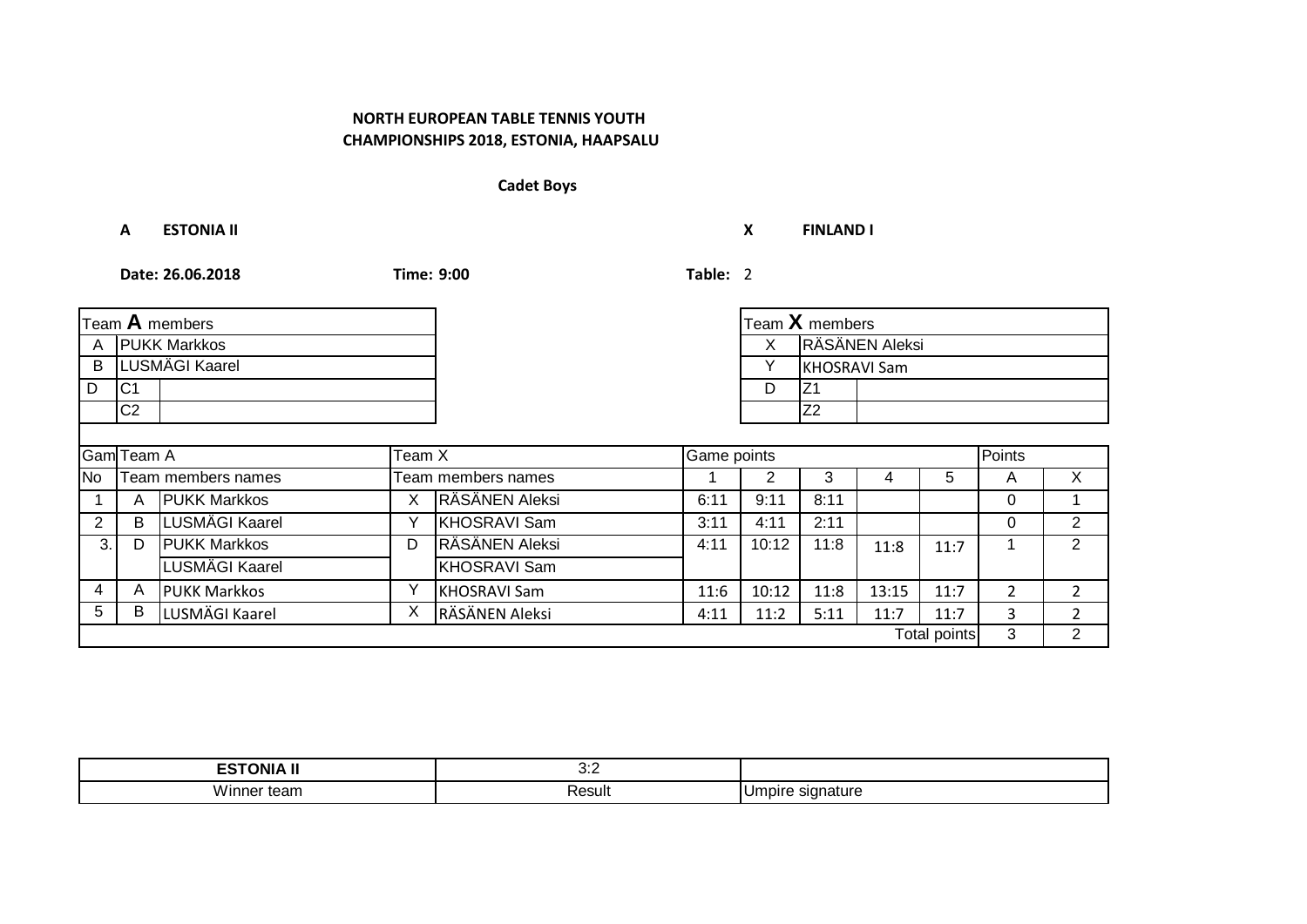# **Cadet Boys**

**A LITHUANIA X ICELAND I**

|                     |                      | Team A members            |              |                                |      |          | Team $X$ members    |                                |              |   |          |
|---------------------|----------------------|---------------------------|--------------|--------------------------------|------|----------|---------------------|--------------------------------|--------------|---|----------|
| A                   |                      | <b>KLARENBEEK Egilius</b> |              |                                |      | X        | <b>MECKL Matiss</b> |                                |              |   |          |
| B                   | <b>GNEZIUS Gutis</b> |                           |              |                                |      | Υ        |                     | <b>GUNNARSSON Eirikur Logi</b> |              |   |          |
| l D                 | IC1                  |                           |              |                                |      | D<br>IZ1 |                     |                                |              |   |          |
|                     | C <sub>2</sub>       |                           |              |                                |      |          | Z <sub>2</sub>      |                                |              |   |          |
|                     |                      |                           |              |                                |      |          |                     |                                |              |   |          |
| GamTeam A<br>Team X |                      |                           |              | Game points                    |      |          | Points              |                                |              |   |          |
| No                  |                      | Team members names        |              | Team members names             |      | 2        | 3                   |                                | 5            | A | X        |
|                     | A                    | <b>KLARENBEEK Egilius</b> | X            | <b>MECKL Matiss</b>            | 11:7 | 11:1     | 11:4                |                                |              |   | $\Omega$ |
| 2                   | B                    | <b>GNEZIUS Gutis</b>      |              | <b>GUNNARSSON Eirikur Logi</b> | 11:2 | 11:9     | 11:8                |                                |              | 2 | $\Omega$ |
| 3.                  | D                    | <b>KLARENBEEK Egilius</b> | D            | <b>MECKL Matiss</b>            | 11:9 | 11:6     | 11:6                |                                |              | 3 | 0        |
|                     |                      | <b>GNEZIUS Gutis</b>      |              | <b>GUNNARSSON Eirikur Logi</b> |      |          |                     |                                |              |   |          |
| 4                   | A                    |                           | $\checkmark$ |                                |      |          |                     |                                |              |   |          |
| 5                   | B                    |                           | Χ            |                                |      |          |                     |                                |              |   |          |
|                     |                      |                           |              |                                |      |          |                     |                                | Total points | 3 | $\Omega$ |

| .<br>м.             | .<br>v.J |                |
|---------------------|----------|----------------|
| .<br>Winner<br>tean | esult    | ашн<br>$\cdot$ |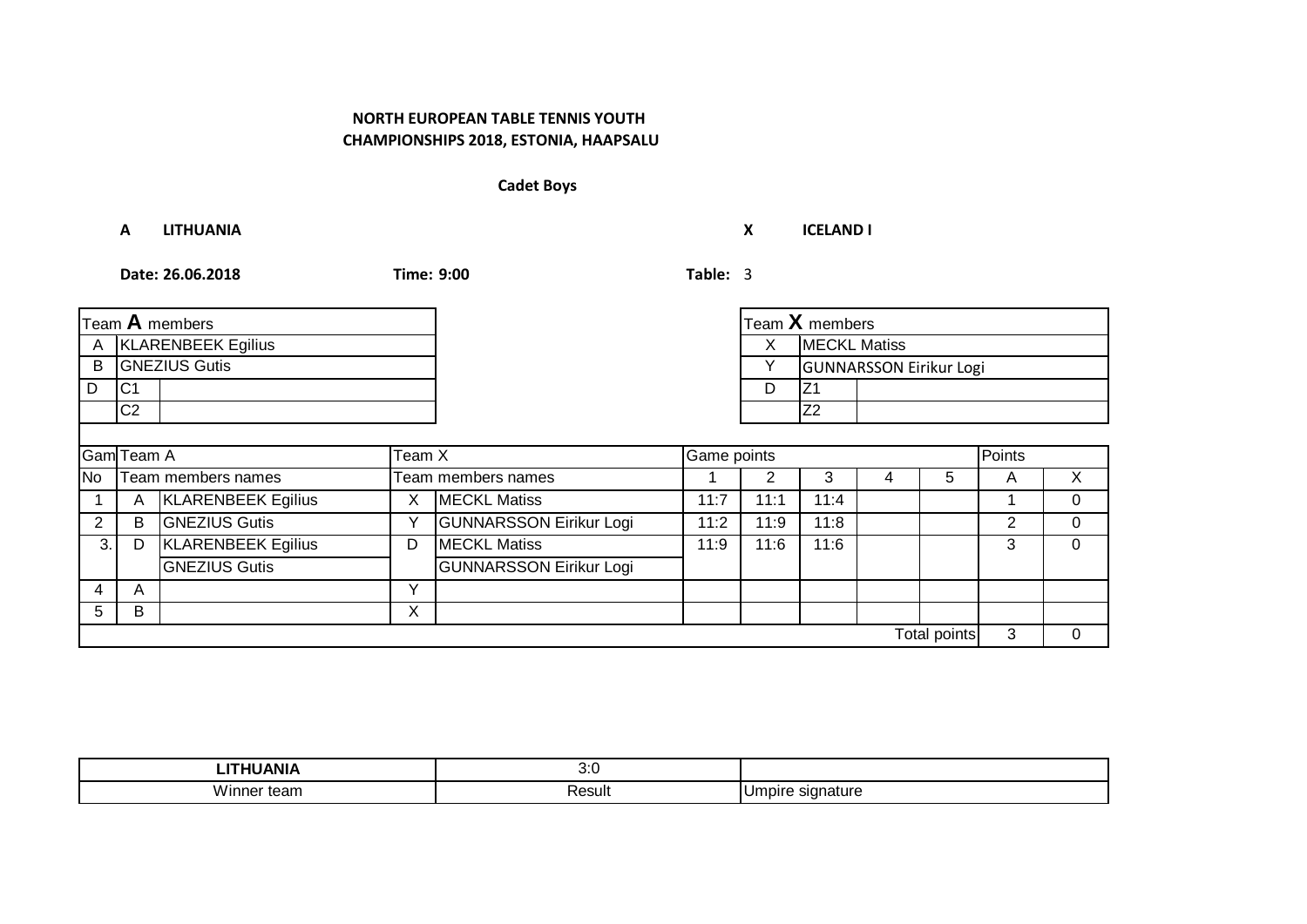# **Cadet Boys**

**A ESTONIA I X NORWAY II**

|           |                             | Team A members            |              |                          |             | Team X members |                   |                       |              |   |                |
|-----------|-----------------------------|---------------------------|--------------|--------------------------|-------------|----------------|-------------------|-----------------------|--------------|---|----------------|
| Α         | MOOS Madis                  |                           |              |                          |             | X              | HALSTEINLI Daniel |                       |              |   |                |
| В         |                             | <b>FARFOROVSKI Arseni</b> |              |                          |             | Υ              |                   | <b>EGENBERG Brian</b> |              |   |                |
| D         | IC1                         |                           |              |                          |             | D              | IZ1               |                       |              |   |                |
|           | C <sub>2</sub>              |                           |              |                          |             |                | Z2                |                       |              |   |                |
|           |                             |                           |              |                          |             |                |                   |                       |              |   |                |
|           | <b>Gam</b> Team A<br>Team X |                           |              |                          | Game points |                |                   | Points                |              |   |                |
| <b>No</b> |                             | Team members names        |              | Team members names       |             | 2              | 3                 | 4                     | 5            | A | X              |
|           | A                           | <b>MOOS Madis</b>         | X            | HALSTEINLI Daniel        | 11:8        | 11:6           | 11:8              |                       |              |   | $\mathbf{0}$   |
| 2         | B                           | <b>FARFOROVSKI Arseni</b> | ٧            | <b>EGENBERG Brian</b>    | 11:8        | 5:11           | 11:4              | 11:6                  |              | 2 | $\overline{0}$ |
| 3.1       | D                           | <b>MOOS Madis</b>         | D            | <b>HALSTEINLI Daniel</b> | 8:11        | 11:7           | 11:7              | 11:5                  |              | 3 | $\Omega$       |
|           |                             | <b>FARFOROVSKI Arseni</b> |              | <b>EGENBERG Brian</b>    |             |                |                   |                       |              |   |                |
| 4         | A                           |                           | $\checkmark$ |                          |             |                |                   |                       |              |   |                |
| 5         | B                           |                           | X            |                          |             |                |                   |                       |              |   |                |
|           |                             |                           |              |                          |             |                |                   |                       | Total points | 3 | $\Omega$       |

| ------<br>3NI Z<br>$-$        | ,,,<br>v.v    |                         |
|-------------------------------|---------------|-------------------------|
| .<br>ισαιι<br><b>VII</b><br>. | .∍ە ⊌<br>лемп | ubir^<br>รแ.<br>$\cdot$ |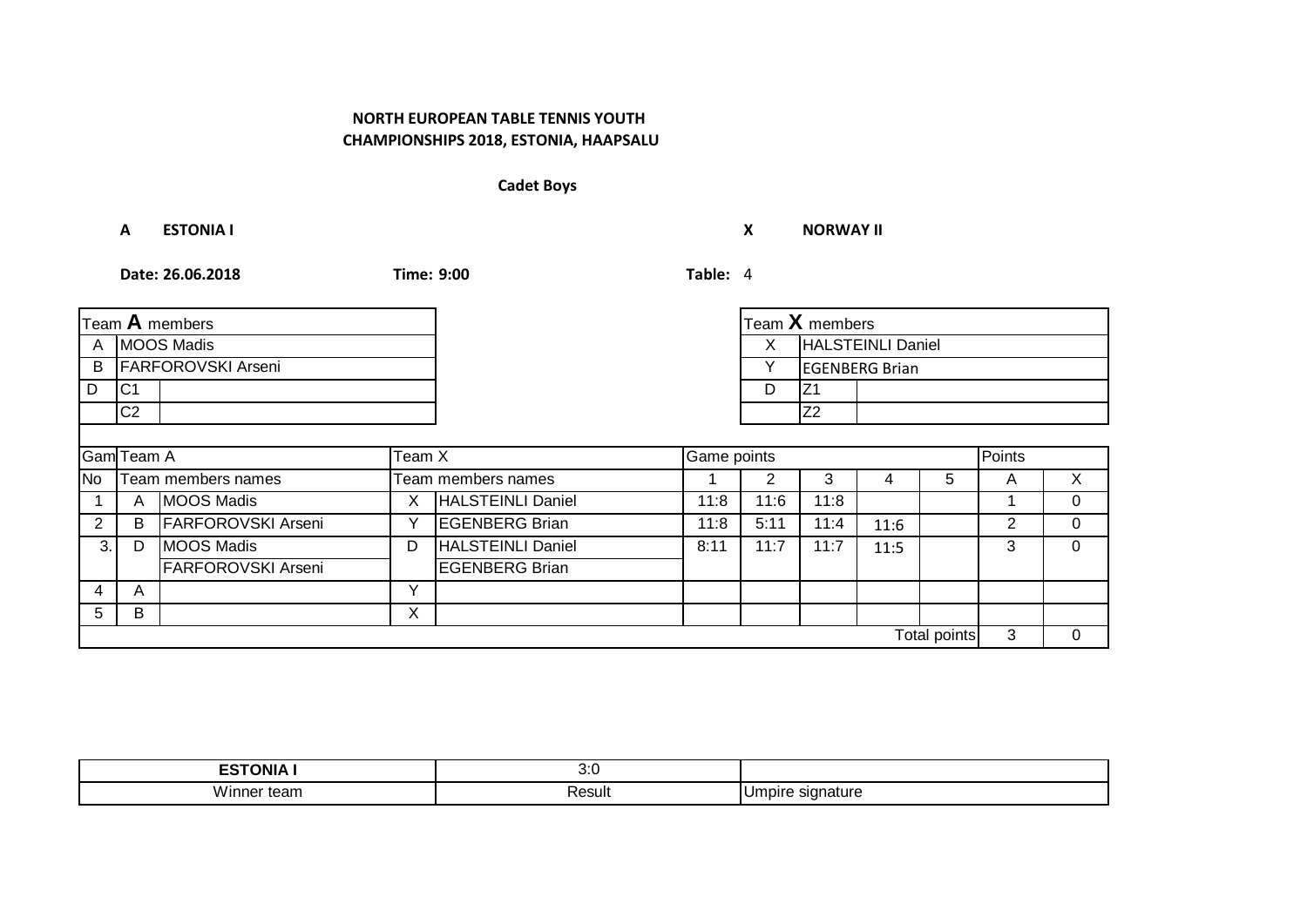# **Cadet Boys**

**A ESTONIA II X LATVIA**

|                     |                   | Team A members     |   |                         |      | Team $X$ members    |                         |                       |                     |   |              |
|---------------------|-------------------|--------------------|---|-------------------------|------|---------------------|-------------------------|-----------------------|---------------------|---|--------------|
| A                   | <b>PUKK Oskar</b> |                    |   |                         |      | X                   | <b>VASILJEVS Deniss</b> |                       |                     |   |              |
| B                   | LUSMÄGI Kaarel    |                    |   |                         |      | Y                   |                         | <b>KOGANS Daniels</b> |                     |   |              |
| D                   | IC1               |                    |   |                         |      | D<br>Z <sub>1</sub> |                         |                       |                     |   |              |
|                     | C <sub>2</sub>    |                    |   |                         |      |                     | Z2                      |                       |                     |   |              |
|                     |                   |                    |   |                         |      |                     |                         |                       |                     |   |              |
| GamTeam A<br>Team X |                   |                    |   | Game points             |      |                     |                         | Points                |                     |   |              |
| <b>No</b>           |                   | Team members names |   | Team members names      |      | 2                   | 3                       | 4                     | 5                   | A | $\mathsf{X}$ |
|                     | A                 | <b>PUKK Oskar</b>  | X | <b>VASILJEVS Deniss</b> | 7:11 | 11:4                | 12:10                   | 11:6                  |                     |   | $\Omega$     |
| 2                   | B                 | LUSMÄGI Kaarel     | Υ | <b>KOGANS Daniels</b>   | 2:11 | 10:12               | 6:11                    |                       |                     |   |              |
| 3.                  | D                 | <b>PUKK Oskar</b>  | D | <b>VASILJEVS Deniss</b> | 8:11 | 11:8                | 8:11                    | 9:11                  |                     |   | 2            |
|                     |                   | LUSMÄGI Kaarel     |   | <b>KOGANS Daniels</b>   |      |                     |                         |                       |                     |   |              |
| 4                   | A                 | <b>PUKK Oskar</b>  | Y | <b>KOGANS Daniels</b>   | 8:11 | 5:11                | 7:11                    |                       |                     |   | 3            |
| 5                   | B                 |                    | X |                         |      |                     |                         |                       |                     |   |              |
|                     |                   |                    |   |                         |      |                     |                         |                       | <b>Total points</b> |   | 3            |

| <b>ATVIA</b>              | . .<br>$\mathsf{v}$ .      |                                   |
|---------------------------|----------------------------|-----------------------------------|
| .<br>team<br>V II<br>. שו | Resul<br>$\qquad \qquad -$ | signature<br>udirc<br>. ٻي<br>. . |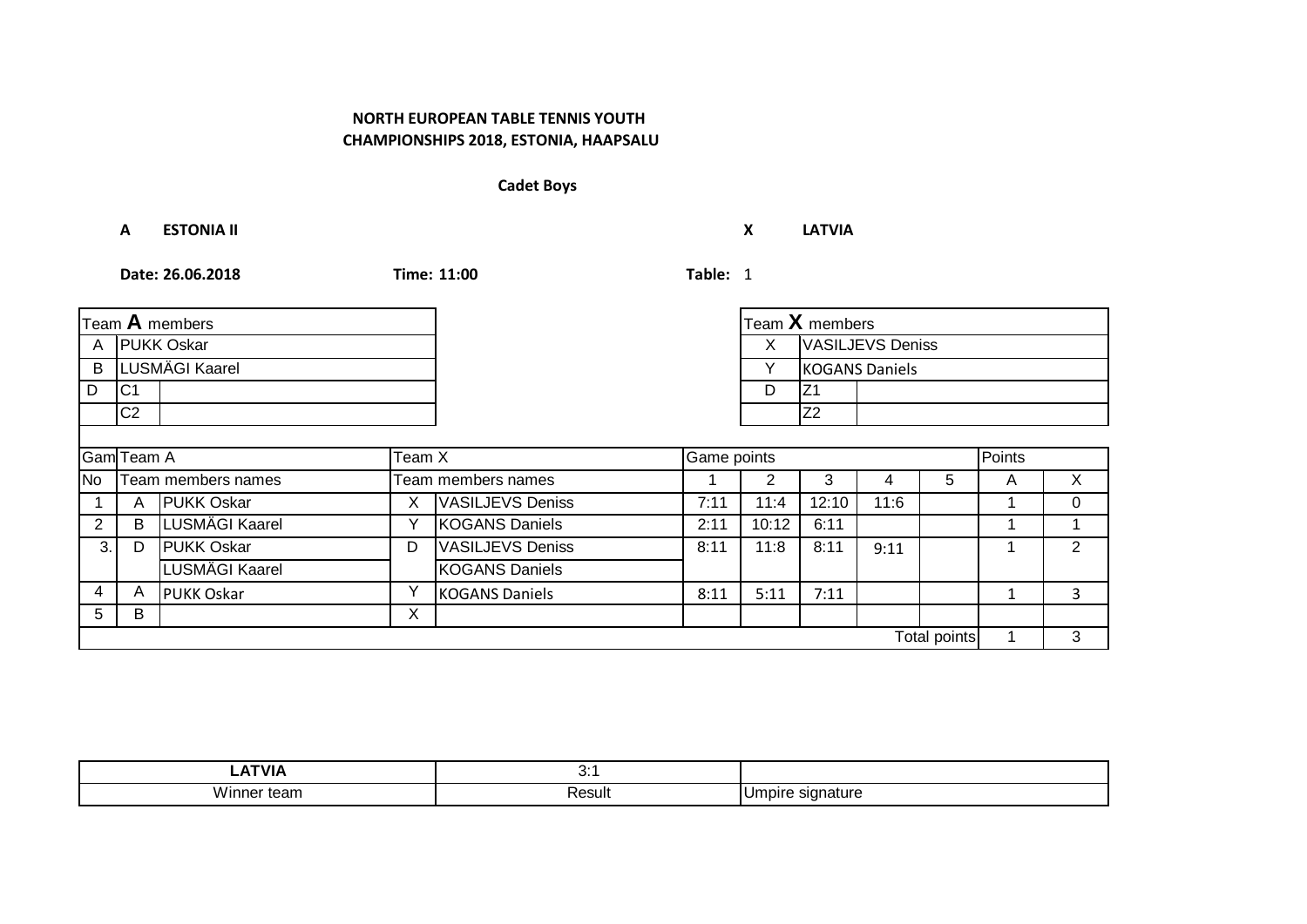# **Cadet Boys**

**A NORWAY I X ICELAND II**

|                      |                | Team A members          |   |                                 |      |        | Team X members                  |  |                     |   |          |
|----------------------|----------------|-------------------------|---|---------------------------------|------|--------|---------------------------------|--|---------------------|---|----------|
| A                    | HOVDENAK Noah  |                         |   |                                 |      | X      | <b>VIDARSSON Arnar Logi</b>     |  |                     |   |          |
| B                    |                | <b>JOHANSSON Tobias</b> |   |                                 |      | Υ      | <b>SIGURDSSON Trausti Freyr</b> |  |                     |   |          |
| D                    | IC1            |                         |   |                                 |      | D      | Z <sub>1</sub>                  |  |                     |   |          |
|                      | C <sub>2</sub> |                         |   |                                 |      |        | Z <sub>2</sub>                  |  |                     |   |          |
|                      |                |                         |   |                                 |      |        |                                 |  |                     |   |          |
| Gam Team A<br>Team X |                |                         |   | Game points                     |      | Points |                                 |  |                     |   |          |
| <b>No</b>            |                | Team members names      |   | Team members names              |      | 2      | 3                               |  | 5                   | A | X        |
|                      | Α              | <b>HOVDENAK Noah</b>    | X | <b>VIDARSSON Arnar Logi</b>     | 11:4 | 11:2   | 12:10                           |  |                     |   | $\Omega$ |
| 2                    | B              | JOHANSSON Tobias        | Υ | <b>SIGURDSSON Trausti Freyr</b> | 11:7 | 11:3   | 11:5                            |  |                     | 2 | 0        |
| 3.                   | D              | HOVDENAK Noah           | D | <b>VIDARSSON Arnar Logi</b>     | 11:2 | 11:4   | 11:5                            |  |                     | 3 | $\Omega$ |
|                      |                | <b>JOHANSSON Tobias</b> |   | <b>SIGURDSSON Trausti Freyr</b> |      |        |                                 |  |                     |   |          |
| 4                    | A              |                         | Υ |                                 |      |        |                                 |  |                     |   |          |
| 5                    | B              |                         | X |                                 |      |        |                                 |  |                     |   |          |
|                      |                |                         |   |                                 |      |        |                                 |  | <b>Total points</b> | 3 | $\Omega$ |

| N                   | J.J                  |                       |
|---------------------|----------------------|-----------------------|
| .<br>Winner<br>team | $\sim$<br>:suit<br>. | <b>DOIL</b><br>eature |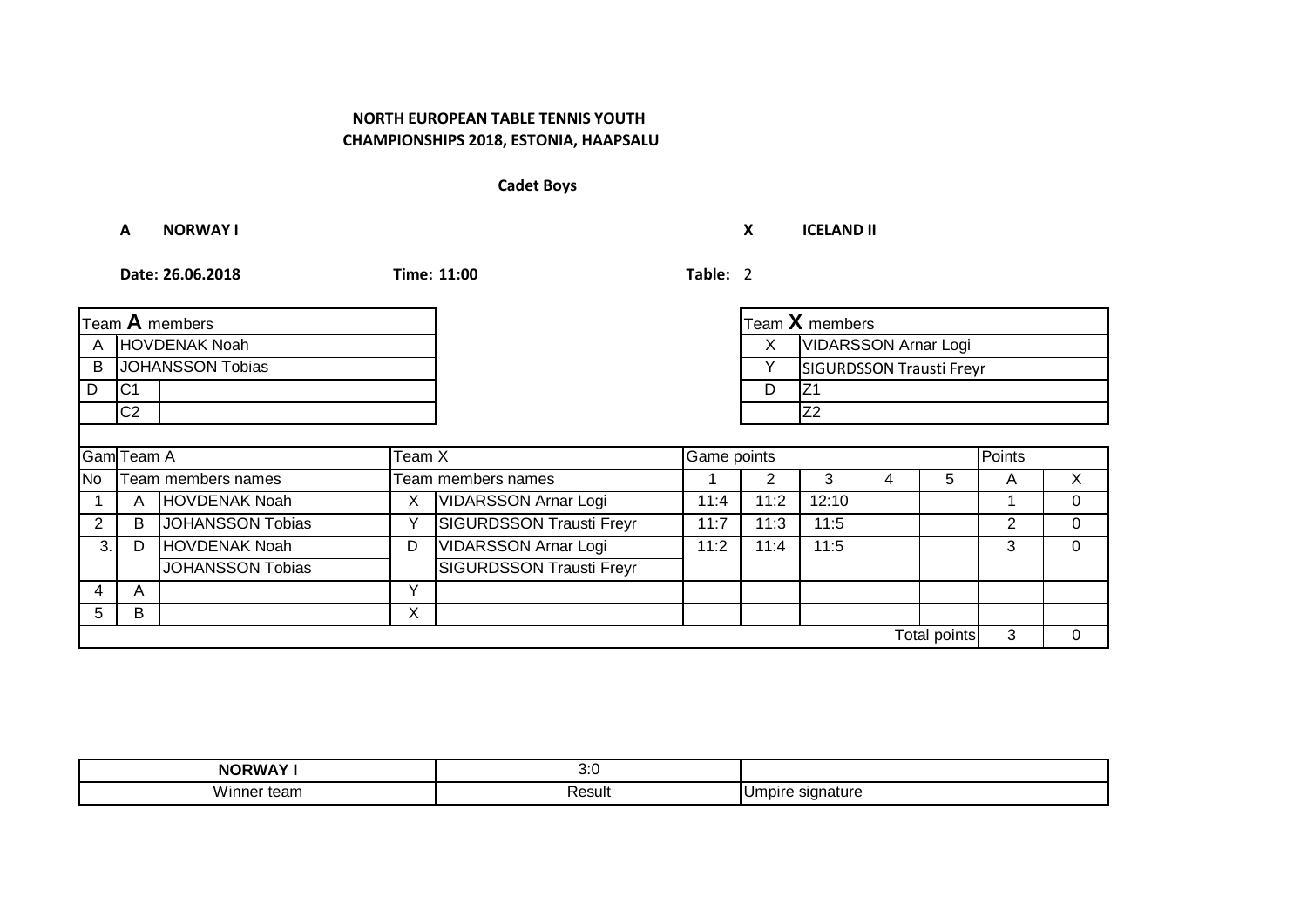# **Cadet Boys**

**A LITHUANIA X NORWAY II**

| Team A members            |                |                           |   |                          |      | Team $X$ members |                       |                          |              |                |          |
|---------------------------|----------------|---------------------------|---|--------------------------|------|------------------|-----------------------|--------------------------|--------------|----------------|----------|
|                           |                | A KLARENBEEK Egilius      |   |                          |      | X.               | <b>EGENBERG Brian</b> |                          |              |                |          |
| <b>GNEZIUS Gutis</b><br>B |                |                           |   |                          |      | Y                |                       | <b>HALSTEINLI Daniel</b> |              |                |          |
| D                         | IC1            |                           |   |                          |      | D                | Z <sub>1</sub>        |                          |              |                |          |
|                           | C <sub>2</sub> |                           |   |                          |      |                  | Z2                    |                          |              |                |          |
|                           |                |                           |   |                          |      |                  |                       |                          |              |                |          |
| Gam Team A<br>Team X      |                |                           |   | Game points              |      | Points           |                       |                          |              |                |          |
| No                        |                | Team members names        |   | Team members names       |      | 2                | 3                     | 4                        | 5            | A              | X        |
|                           | A              | <b>KLARENBEEK Egilius</b> | X | <b>EGENBERG Brian</b>    | 7:11 | 11:6             | 13:11                 | 11:5                     |              |                | $\Omega$ |
| 2                         | B              | <b>GNEZIUS Gutis</b>      | Υ | HALSTEINLI Daniel        | 11:2 | 11:4             | 11:6                  |                          |              | $\overline{2}$ | $\Omega$ |
| 3.                        | D              | <b>KLARENBEEK Egilius</b> | D | <b>EGENBERG Brian</b>    | 9:11 | 11:4             | 11:6                  | 11:3                     |              | 3              | $\Omega$ |
|                           |                | <b>GNEZIUS Gutis</b>      |   | <b>HALSTEINLI Daniel</b> |      |                  |                       |                          |              |                |          |
| 4                         | A              |                           | v |                          |      |                  |                       |                          |              |                |          |
| 5                         | B              |                           | X |                          |      |                  |                       |                          |              |                |          |
|                           |                |                           |   |                          |      |                  |                       |                          | Total points | 3              | $\Omega$ |

| .<br>- - -<br>MI    | .<br>v.J    |                    |
|---------------------|-------------|--------------------|
| .<br>Winner<br>team | ∢esult<br>. | 'ialuit<br>$\cdot$ |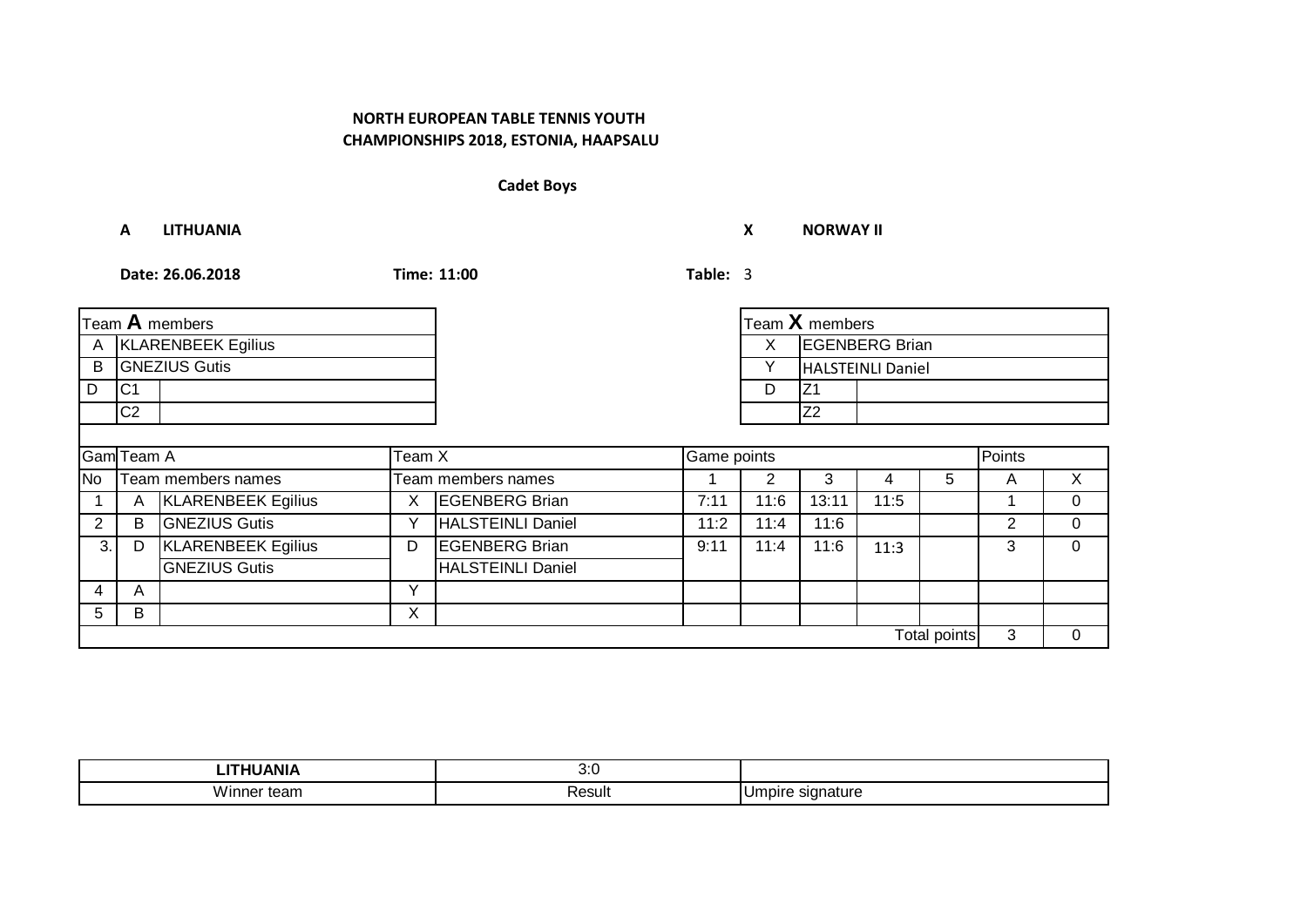# **Cadet Boys**

**A FINLAND II X ICELAND I**

| Team A members              |                |                      |              |                                |      | $\mathsf{T}$ eam $\mathsf{X}$ members |                                |  |              |                |          |
|-----------------------------|----------------|----------------------|--------------|--------------------------------|------|---------------------------------------|--------------------------------|--|--------------|----------------|----------|
| A                           | KYLLIO Joonas  |                      |              |                                |      | X                                     | <b>GUNNARSSON Eirikur Logi</b> |  |              |                |          |
| B                           | LI Sam         |                      |              |                                |      | Υ                                     | <b>MECKL Matiss</b>            |  |              |                |          |
| D                           | IC1            |                      |              |                                |      | D                                     | Z <sub>1</sub>                 |  |              |                |          |
|                             | C <sub>2</sub> |                      |              |                                |      | Z <sub>2</sub>                        |                                |  |              |                |          |
|                             |                |                      |              |                                |      |                                       |                                |  |              |                |          |
| <b>Gam</b> Team A<br>Team X |                |                      |              | Game points                    |      | Points                                |                                |  |              |                |          |
| No                          |                | Team members names   |              | Team members names             |      | 2                                     | 3                              |  | 5            | A              | X        |
|                             | A              | <b>KYLLIO Joonas</b> | X            | <b>GUNNARSSON Eirikur Logi</b> | 11:6 | 11:5                                  | 15:13                          |  |              |                | $\Omega$ |
| 2                           | B              | LI Sam               | Υ            | <b>MECKL Matiss</b>            | 11:2 | 11:1                                  | 11:2                           |  |              | $\overline{2}$ | 0        |
| 3.                          | D              | <b>KYLLIO Joonas</b> | D            | <b>GUNNARSSON Eirikur Logi</b> | 11:6 | 11:4                                  | 11:5                           |  |              | 3              | 0        |
|                             |                | LI Sam               |              | <b>MECKL Matiss</b>            |      |                                       |                                |  |              |                |          |
| 4                           | A              |                      | $\checkmark$ |                                |      |                                       |                                |  |              |                |          |
| 5                           | В              |                      | X            |                                |      |                                       |                                |  |              |                |          |
|                             |                |                      |              |                                |      |                                       |                                |  | Total points | 3              | 0        |

| --<br>---<br>FIN.<br>ANI | .<br>ີ              |                                    |
|--------------------------|---------------------|------------------------------------|
| .<br>Winner<br>tean      | ∍ ∼י<br>ונוהאז<br>. | <b>IDITE</b><br>nur<br>יו∪.<br>. . |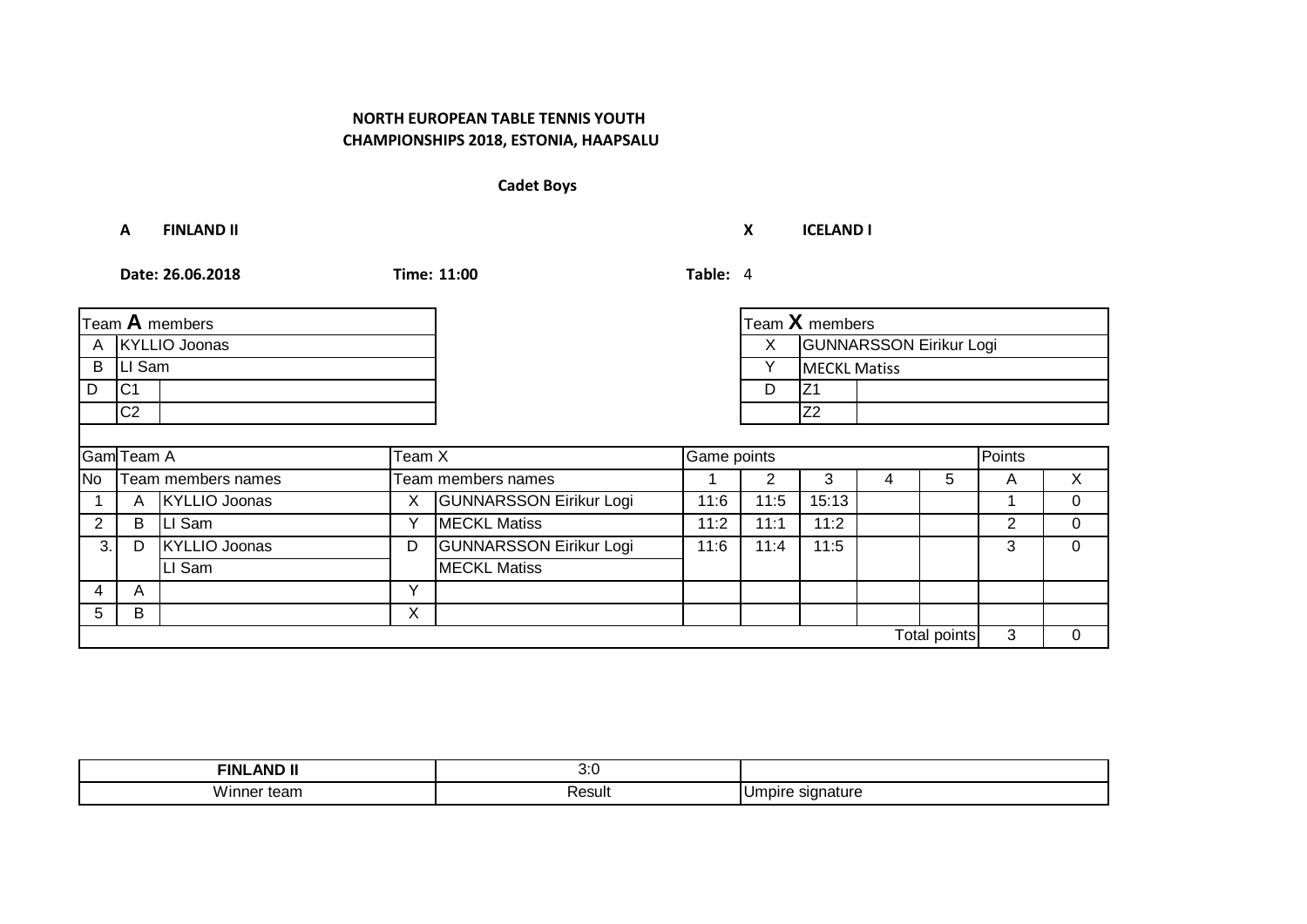## **Cadet Boys**

**A LATVIA X NORWAY I**

| Team $X$ members<br>Team $A$ members |                       |                         |   |                         |       |      |                |                         |              |                |          |
|--------------------------------------|-----------------------|-------------------------|---|-------------------------|-------|------|----------------|-------------------------|--------------|----------------|----------|
| A                                    | <b>KOGANS Daniels</b> |                         |   |                         |       | X    | HOVDENAK Noah  |                         |              |                |          |
| B                                    |                       | JOHANSSON Tobias        |   |                         |       |      |                | <b>JOHANSSON Tobias</b> |              |                |          |
| D                                    | IC <sub>1</sub>       |                         |   |                         |       | D    | Z <sub>1</sub> |                         |              |                |          |
|                                      | C <sub>2</sub>        |                         |   |                         |       |      | Z <sub>2</sub> |                         |              |                |          |
|                                      |                       |                         |   |                         |       |      |                |                         |              |                |          |
| GamTeam A<br>Team X                  |                       |                         |   | Game points             |       |      |                |                         | Points       |                |          |
| <b>No</b>                            |                       | Team members names      |   | Team members names      |       | 2    | 3              | 4                       | 5            | A              | $\times$ |
|                                      | A                     | <b>KOGANS Daniels</b>   | X | HOVDENAK Noah           | 11:7  | 11:8 | 6:11           | 11:5                    |              |                | $\Omega$ |
| 2                                    | B                     | <b>JOHANSSON Tobias</b> | Y | <b>JOHANSSON Tobias</b> | 6:11  | 9:11 | 12:10          | 8:11                    |              |                |          |
| 3.                                   | D                     | <b>KOGANS Daniels</b>   | D | <b>HOVDENAK Noah</b>    | 12:14 | 1!:5 | 8:11           | 11:7                    | 11:5         | $\overline{2}$ |          |
|                                      |                       | <b>JOHANSSON Tobias</b> |   | <b>JOHANSSON Tobias</b> |       |      |                |                         |              |                |          |
| 4                                    | A                     | <b>KOGANS Daniels</b>   | Υ | <b>JOHANSSON Tobias</b> | 11:4  | 8:11 | 11:5           | 11:9                    |              | 3              |          |
| 5                                    | В                     |                         | X |                         |       |      |                |                         |              |                |          |
|                                      |                       |                         |   |                         |       |      |                |                         | Total points | 3              |          |

| -- --          | .<br>v.<br>$\sim$ |                  |
|----------------|-------------------|------------------|
| Winner<br>tean | ∘sult             | $  -$<br>$\cdot$ |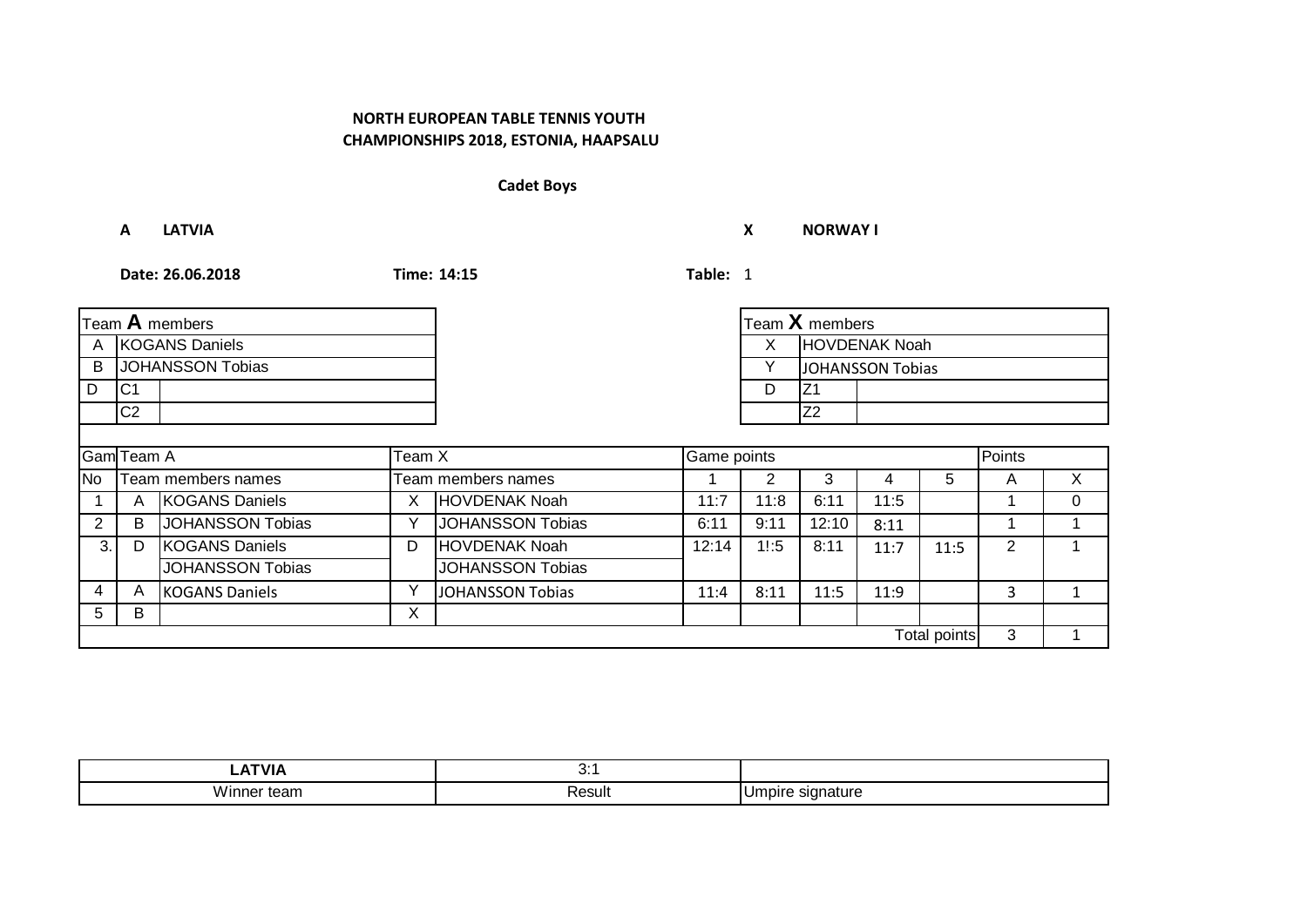# **Cadet Boys**

**A ICELAND II X FINLAND I**

|           |                      | Team $A$ members                |              |                     |             | Team X members |                |                     |              |   |   |
|-----------|----------------------|---------------------------------|--------------|---------------------|-------------|----------------|----------------|---------------------|--------------|---|---|
| A         |                      | <b>VIDARSSON Arnar Logi</b>     |              |                     |             | X              |                | <b>KHOSRAVI Sam</b> |              |   |   |
| B         |                      | SIGURDSSON Trausti Freyr        |              |                     |             | RÄSÄNEN Aleski |                |                     |              |   |   |
| l D       | IC <sub>1</sub>      |                                 |              |                     |             | D              | IZ1            |                     |              |   |   |
|           | C <sub>2</sub>       |                                 |              |                     |             |                | Z <sub>2</sub> |                     |              |   |   |
|           |                      |                                 |              |                     |             |                |                |                     |              |   |   |
|           | Gam Team A<br>Team X |                                 |              |                     | Game points |                |                | <b>Points</b>       |              |   |   |
| <b>No</b> |                      | Team members names              |              | Team members names  |             | 2              | 3              |                     | 5            | A | X |
|           | A                    | <b>VIDARSSON Arnar Logi</b>     | X            | <b>KHOSRAVI Sam</b> | 6:11        | 2:11           | 5:11           |                     |              | 0 |   |
| 2         | B                    | SIGURDSSON Trausti Freyr        | Υ            | RÄSÄNEN Aleski      | 3:11        | 4:11           | 4:11           |                     |              | 0 | 2 |
| 3.1       | D                    | VIDARSSON Arnar Logi            | D            | <b>KHOSRAVI Sam</b> | 7:11        | 4:11           | 11:4           | 6:11                |              | 0 | 3 |
|           |                      | <b>SIGURDSSON Trausti Freyr</b> |              | RÄSÄNEN Aleski      |             |                |                |                     |              |   |   |
| 4         | A                    |                                 | $\checkmark$ |                     |             |                |                |                     |              |   |   |
| 5         | B                    |                                 | X            |                     |             |                |                |                     |              |   |   |
|           |                      |                                 |              |                     |             |                |                |                     | Total points | 0 | 3 |

| <b>_AND</b><br>FINL          | .<br>v.J    |                          |
|------------------------------|-------------|--------------------------|
| .<br>team<br>Vinne.<br>VVII. | Result<br>. | signature<br>ipire<br>וש |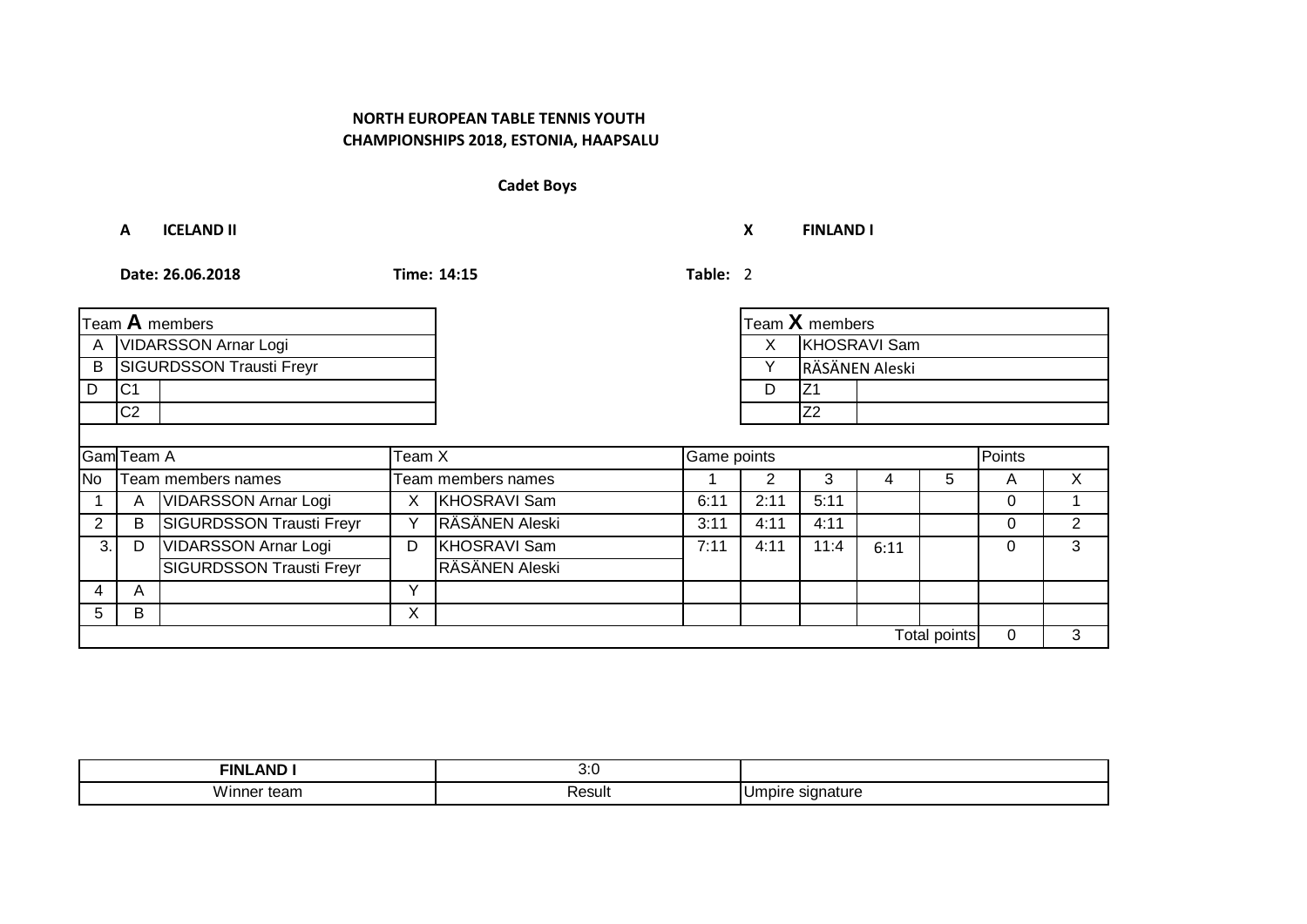# **Cadet Boys**

### **A FINLAND II LITHUNIA**

| Team A members       |                 |                        |   |                           |      |       | Team X members            |      |   |        |          |
|----------------------|-----------------|------------------------|---|---------------------------|------|-------|---------------------------|------|---|--------|----------|
| Α                    |                 | KYLLIO Joonatan        |   |                           |      | X     | <b>GNEZIUS Gutis</b>      |      |   |        |          |
| В                    | LI Sam          |                        |   |                           |      | Υ     | <b>KLARENBEEK Egilius</b> |      |   |        |          |
| D                    | IC <sub>1</sub> |                        |   |                           |      | D     | Z <sub>1</sub>            |      |   |        |          |
|                      | C <sub>2</sub>  |                        |   |                           |      |       | Z <sub>2</sub>            |      |   |        |          |
|                      |                 |                        |   |                           |      |       |                           |      |   |        |          |
| Gam Team A<br>Team X |                 |                        |   | Game points               |      |       |                           |      |   | Points |          |
| <b>No</b>            |                 | Team members names     |   | Team members names        |      | 2     | 3                         | 4    | 5 | A      | X        |
|                      | Α               | KYLLIO Joonatan        | X | <b>GNEZIUS Gutis</b>      | 4:11 | 14:12 | 13:11                     | 11:8 |   |        | $\Omega$ |
| $\overline{2}$       | B               | LI Sam                 | ٧ | <b>KLARENBEEK Egilius</b> | 6:11 | 8:11  | 9:11                      |      |   |        |          |
| 3.1                  | D               | <b>KYLLIO Joonatan</b> | D | <b>GNEZIUS Gutis</b>      | 5:11 | 6:11  | 11:4                      | 6:11 |   |        | 2        |
|                      |                 | LI Sam                 |   | <b>KLARENBEEK Egilius</b> |      |       |                           |      |   |        |          |
| 4                    | A               | <b>KYLLIO Joonatan</b> | Υ | <b>KLARENBEEK Egilius</b> | 8:11 | 3:11  | 9:11                      |      |   |        | 3        |
| 5                    | В               |                        | Х |                           |      |       |                           |      |   |        |          |
|                      | Total points    |                        |   |                           |      |       |                           |      |   |        | 3        |

| .  .<br>. .<br>- 1      | v.              |                         |
|-------------------------|-----------------|-------------------------|
| .<br>าทe<br>Wir<br>tean | $\sim$<br>esult | .ture<br>'IL<br>$\cdot$ |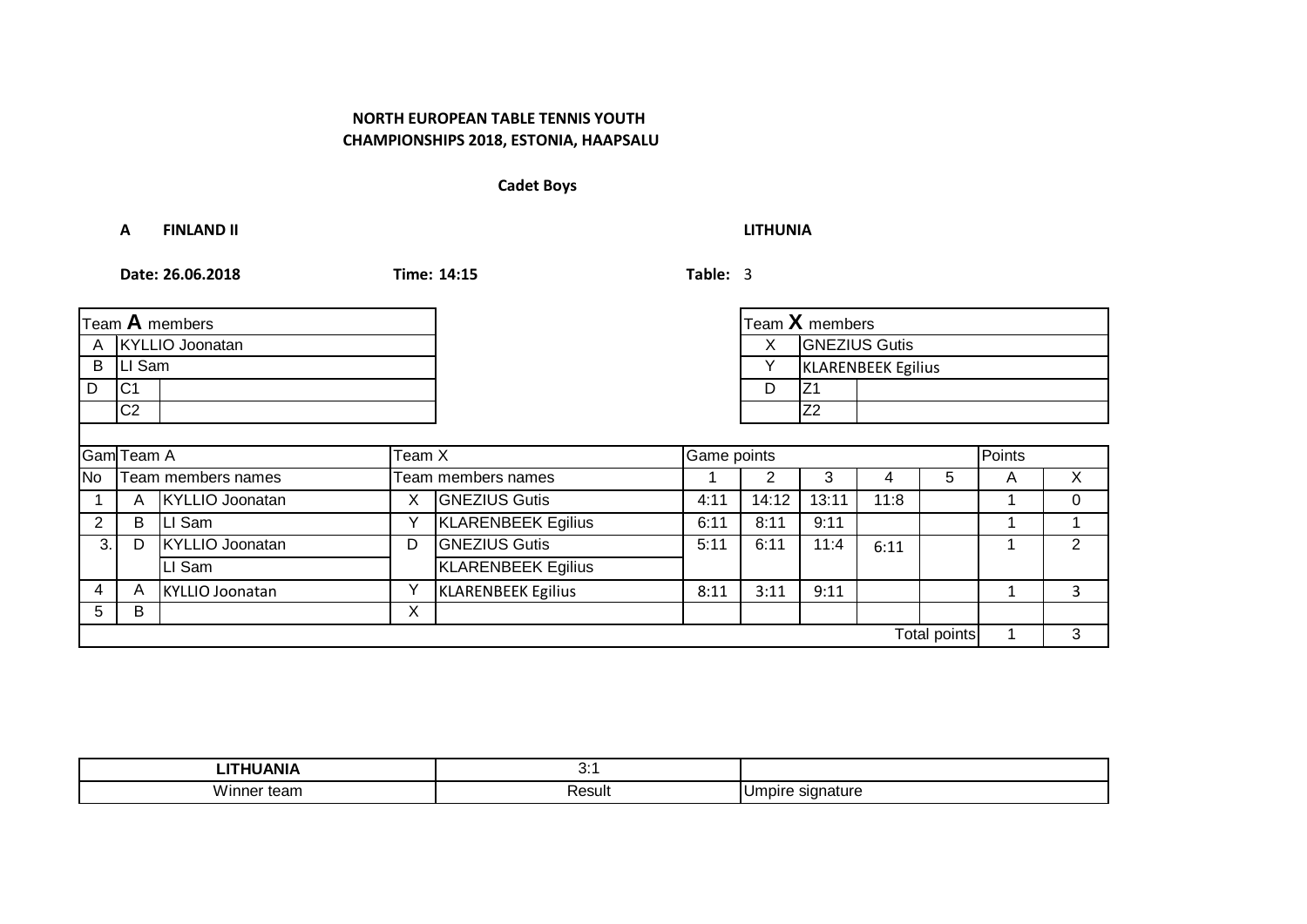# **Cadet Boys**

**A ICELAND I X ESTONIA I**

| Team $A$ members     |                |                                |              |                           |      | Team $X$ members |                           |  |              |              |   |
|----------------------|----------------|--------------------------------|--------------|---------------------------|------|------------------|---------------------------|--|--------------|--------------|---|
| A                    |                | <b>MECKL Matiss</b>            |              |                           |      | X                | <b>FARFOROVSKI Arseni</b> |  |              |              |   |
| B                    |                | <b>GUNNARSSON Eirikur Logi</b> |              |                           |      | Υ                | <b>MOOS Madis</b>         |  |              |              |   |
| D                    | IC1            |                                |              |                           |      | D                | Z <sub>1</sub>            |  |              |              |   |
|                      | C <sub>2</sub> |                                |              |                           |      |                  | Z <sub>2</sub>            |  |              |              |   |
|                      |                |                                |              |                           |      |                  |                           |  |              |              |   |
| Gam Team A<br>Team X |                |                                |              | Game points               |      |                  |                           |  | Points       |              |   |
| <b>No</b>            |                | Team members names             |              | Team members names        |      | 2                | 3                         |  | 5            | A            | X |
|                      | A              | <b>MECKL Matiss</b>            | X            | <b>FARFOROVSKI Arseni</b> | 1:11 | 2:11             | 3:11                      |  |              | 0            |   |
| 2                    | в              | <b>GUNNARSSON Eirikur Logi</b> | Υ            | <b>MOOS Madis</b>         | 5:11 | 5:11             | 6:11                      |  |              | 0            | 2 |
| 3.                   | D              | <b>MECKL Matiss</b>            | D            | FARFOROVSKI Arseni        | 3:11 | 4:11             | 5:11                      |  |              | 0            | 3 |
|                      |                | <b>GUNNARSSON Eirikur Logi</b> |              | <b>MOOS Madis</b>         |      |                  |                           |  |              |              |   |
| 4                    | A              |                                | $\checkmark$ |                           |      |                  |                           |  |              |              |   |
| 5                    | В              |                                | X            |                           |      |                  |                           |  |              |              |   |
|                      |                |                                |              |                           |      |                  |                           |  | Total points | $\mathbf{0}$ | 3 |

| --------<br>וחנ<br>""<br>$-$ | .<br>v.J    |                         |
|------------------------------|-------------|-------------------------|
| .<br>Winner<br>team          | ∢esult<br>. | .<br>'ialuit<br>$\cdot$ |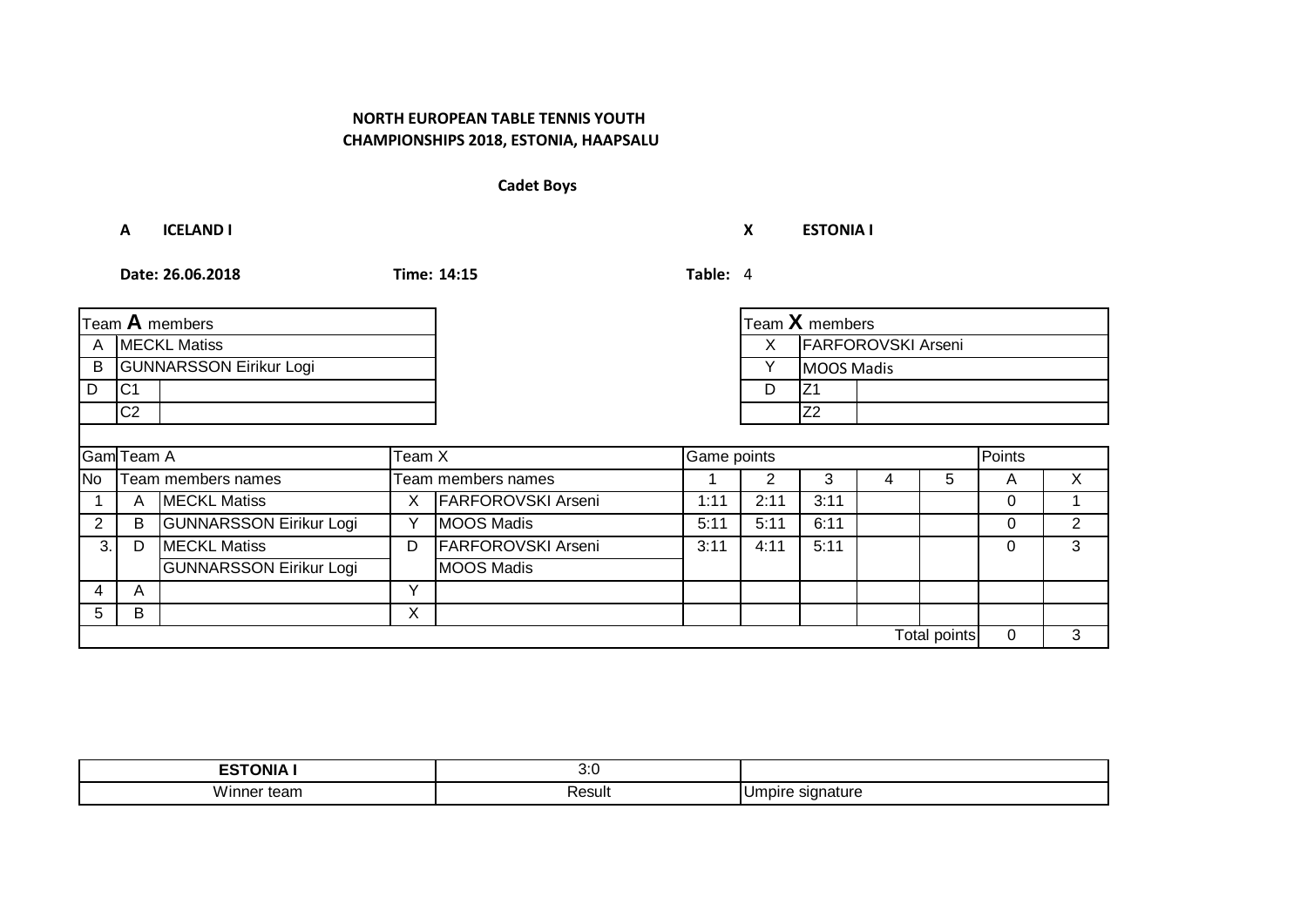# **CHAMPIONSHIPS 2018, ESTONIA, HAAPSALU NORTH EUROPEAN TABLE TENNIS YOUTH**

# **Cadet Boys**

**Date: 26.06.2018 Time: 16:15 Table:** 1

|                      |                | Team $\bm{\mathsf{A}}$ members |              |                       |      |      | Team $X$ members      |      |              |   |                |
|----------------------|----------------|--------------------------------|--------------|-----------------------|------|------|-----------------------|------|--------------|---|----------------|
| A                    | HOVDENAK Noah  |                                |              |                       |      | X    | <b>RÄSÄNEN Aleksi</b> |      |              |   |                |
| B                    |                | <b>JOHANSSON Tobias</b>        |              |                       |      |      | <b>KHOSRAVI Sam</b>   |      |              |   |                |
| D                    | C <sub>1</sub> |                                |              |                       |      | D    | IZ1                   |      |              |   |                |
|                      | C <sub>2</sub> |                                |              |                       |      |      | Z <sub>2</sub>        |      |              |   |                |
|                      |                |                                |              |                       |      |      |                       |      |              |   |                |
| Gam Team A<br>Team X |                |                                |              | Game points           |      |      | Points                |      |              |   |                |
| <b>No</b>            |                | Team members names             |              | Team members names    |      | 2    | 3                     | 4    | 5            | A | $\times$       |
| 1                    | A              | <b>HOVDENAK Noah</b>           | Χ            | RÄSÄNEN Aleksi        | 9:11 | 11:9 | 9:11                  | 8:11 |              | 0 |                |
| 2                    | В              | <b>JOHANSSON Tobias</b>        | Y            | KHOSRAVI Sam          | 3:11 | 6:11 | 2:11                  |      |              | 0 | $\overline{2}$ |
| 3.                   | D              | <b>HOVDENAK Noah</b>           | D            | <b>RÄSÄNEN Aleksi</b> | 4:11 | 9:11 | 11:5                  | 11:9 | 5:11         | 0 | 3              |
|                      |                | <b>JOHANSSON Tobias</b>        |              | KHOSRAVI Sam          |      |      |                       |      |              |   |                |
| 4                    | A              |                                | $\checkmark$ |                       |      |      |                       |      |              |   |                |
| 5                    | в              |                                | Χ            |                       |      |      |                       |      |              |   |                |
|                      |                |                                |              |                       |      |      |                       |      | Total points | 0 | 3              |

| FINL<br>AND             | .<br>v.v<br>$-$ |                                       |
|-------------------------|-----------------|---------------------------------------|
| Winner<br>חבב<br>⊤tean. | .               | naturr<br>sıar<br>-mpireس<br>.<br>. . |

**A NORWAY I X FINLAND I**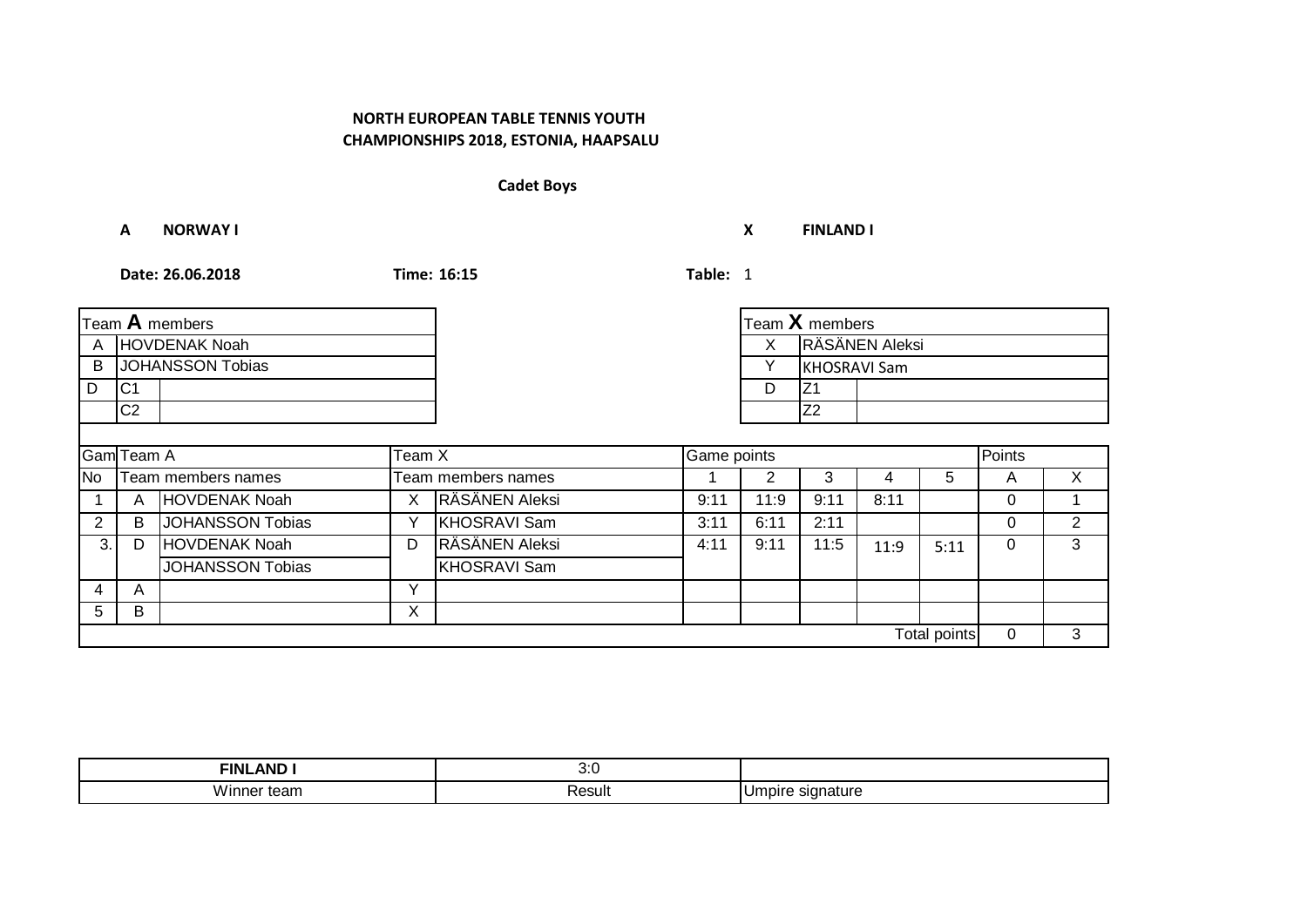## **Cadet Boys**

**A ICELAND II X ESTONIA II**

|                      |                      | Team $A$ members                |   |                     |      |        | Team $X$ members    |   |                     |              |                |
|----------------------|----------------------|---------------------------------|---|---------------------|------|--------|---------------------|---|---------------------|--------------|----------------|
| A                    | VIDARSSON Arnar Logi |                                 |   |                     |      | X      | LUSMÄGI Kaarel      |   |                     |              |                |
| B                    |                      | SIGURDSSON Trausti Freyr        |   |                     |      | Υ      | <b>PUKK Markkos</b> |   |                     |              |                |
| D                    | IC1                  |                                 |   |                     |      | D      | Z <sub>1</sub>      |   |                     |              |                |
|                      | C <sub>2</sub>       |                                 |   |                     |      |        | Z <sub>2</sub>      |   |                     |              |                |
|                      |                      |                                 |   |                     |      |        |                     |   |                     |              |                |
| Gam Team A<br>Team X |                      |                                 |   | Game points         |      | Points |                     |   |                     |              |                |
| <b>No</b>            |                      | Team members names              |   | Team members names  |      | 2      | 3                   | 4 | 5                   | A            | X              |
|                      | A                    | VIDARSSON Arnar Logi            | X | LUSMÄGI Kaarel      | 5:11 | 3:11   | 4:11                |   |                     | $\Omega$     |                |
| $\overline{2}$       | В                    | SIGURDSSON Trausti Freyr        | Y | <b>PUKK Markkos</b> | 3:11 | 5:11   | 3:11                |   |                     | 0            | $\overline{2}$ |
| 3.                   | D                    | <b>VIDARSSON Arnar Logi</b>     | D | LUSMÄGI Kaarel      | 2:11 | 6:11   | 3:11                |   |                     | $\Omega$     | 3              |
|                      |                      | <b>SIGURDSSON Trausti Freyr</b> |   | <b>PUKK Markkos</b> |      |        |                     |   |                     |              |                |
| 4                    | A                    |                                 | Y |                     |      |        |                     |   |                     |              |                |
| 5                    | B                    |                                 | X |                     |      |        |                     |   |                     |              |                |
|                      |                      |                                 |   |                     |      |        |                     |   | <b>Total points</b> | $\mathbf{0}$ | 3              |

| .<br>сет<br>JΝIΔ<br>יי ד<br>∽ | . .<br>v.v<br>$ -$ |                                |
|-------------------------------|--------------------|--------------------------------|
| tean<br>VV ir<br>าne          | ⊀esult<br>.        | ıture<br>non<br>. ت<br>$\cdot$ |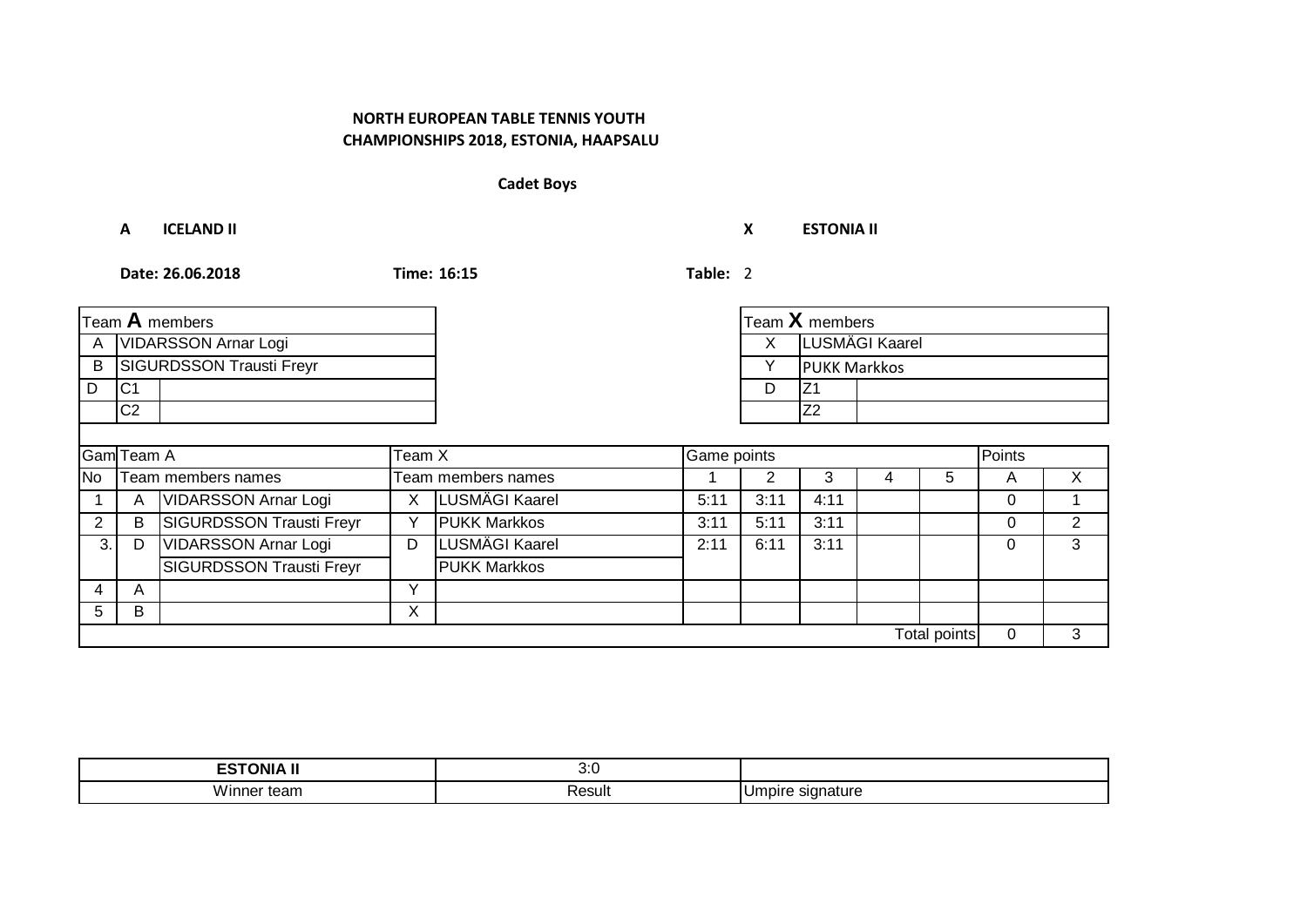# **Cadet Boys**

**A ESTONIA I X FINLAND II**

|                      |                 | Team A members            |   |                      |      |       | Team $X$ members     |      |                     |   |              |
|----------------------|-----------------|---------------------------|---|----------------------|------|-------|----------------------|------|---------------------|---|--------------|
| Α                    | MOOS Madis      |                           |   |                      |      | X     | LI Sam               |      |                     |   |              |
| В                    |                 | <b>FARFOROVSKI Arseni</b> |   |                      |      | Υ     | <b>KYLLIO Joonas</b> |      |                     |   |              |
| D                    | IC <sub>1</sub> |                           |   |                      |      | D     | Z <sub>1</sub>       |      |                     |   |              |
|                      | C <sub>2</sub>  |                           |   |                      |      |       | Z2                   |      |                     |   |              |
|                      |                 |                           |   |                      |      |       |                      |      |                     |   |              |
| Gam Team A<br>Team X |                 |                           |   | Game points          |      |       |                      |      | Points              |   |              |
| <b>No</b>            |                 | Team members names        |   | Team members names   |      | 2     | 3                    | 4    | 5                   | A | X            |
|                      | A               | <b>MOOS Madis</b>         | X | LI Sam               | 7:11 | 11:3  | 5:11                 | 4:11 |                     | 0 |              |
| 2                    | B               | <b>FARFOROVSKI Arseni</b> | Y | <b>KYLLIO Joonas</b> | 8:11 | 12:10 | 9:11                 | 11:8 | 11:6                |   |              |
| 3.1                  | D               | <b>MOOS Madis</b>         | D | LI Sam               | 8:11 | 11:7  | 11:4                 | 11:5 |                     | 2 | 1            |
|                      |                 | <b>FARFOROVSKI Arseni</b> |   | <b>KYLLIO Joonas</b> |      |       |                      |      |                     |   |              |
| 4                    | $\mathsf{A}$    | <b>MOOS Madis</b>         |   | <b>KYLLIO Joonas</b> | 6:11 | 11:6  | 12:10                | 11:8 |                     | 3 | $\mathbf{1}$ |
| 5                    | B               |                           | X |                      |      |       |                      |      |                     |   |              |
|                      |                 |                           |   |                      |      |       |                      |      | <b>Total points</b> | 3 |              |

| <b>TONIA</b><br>--<br>$-$          | .<br>. v.   |                         |
|------------------------------------|-------------|-------------------------|
| .<br>VV ır<br>- -<br>∵τean.<br>יסו | Result<br>. | nature<br>npire<br>ייט. |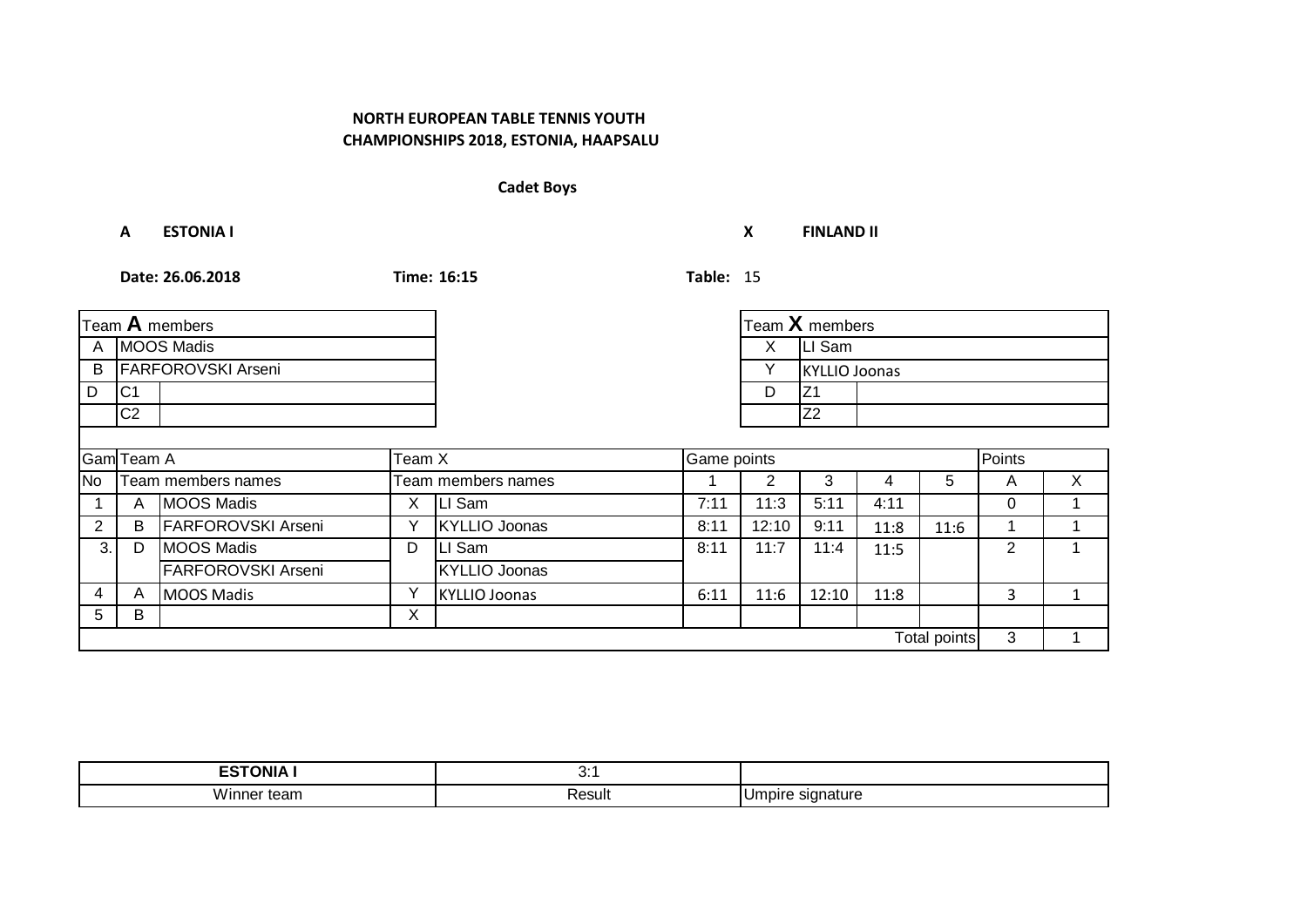## **Cadet Boys**

**A NORWAY II X ICELAND I**

|                     |                   | Team A members           |   |                                |      |      | Team $X$ members               |  |                     |   |          |
|---------------------|-------------------|--------------------------|---|--------------------------------|------|------|--------------------------------|--|---------------------|---|----------|
| A                   | HALSTEINLI Daniel |                          |   |                                |      | X    | <b>GUNNARSSON Eirikur Logi</b> |  |                     |   |          |
| B                   |                   | <b>EGENBERG Brian</b>    |   |                                |      | Y    | <b>MECKL Matiss</b>            |  |                     |   |          |
| l D                 | IC1               |                          |   |                                |      | D    | Z <sub>1</sub>                 |  |                     |   |          |
|                     | C <sub>2</sub>    |                          |   |                                |      |      | Z2                             |  |                     |   |          |
|                     |                   |                          |   |                                |      |      |                                |  |                     |   |          |
| GamTeam A<br>Team X |                   |                          |   | Game points                    |      |      | Points                         |  |                     |   |          |
| <b>No</b>           |                   | Team members names       |   | Team members names             |      | 2    | 3                              |  | 5                   | A | X        |
|                     | A                 | <b>HALSTEINLI Daniel</b> | X | <b>GUNNARSSON Eirikur Logi</b> | 11:8 | 11:9 | 13:11                          |  |                     |   | $\Omega$ |
| 2                   | B                 | <b>EGENBERG Brian</b>    | Υ | <b>MECKL Matiss</b>            | 11:5 | 11:3 | 11:6                           |  |                     | 2 | $\Omega$ |
| 3.1                 | D                 | <b>HALSTEINLI Daniel</b> | D | <b>GUNNARSSON Eirikur Logi</b> | 11:4 | 11:9 | 11:7                           |  |                     | 3 | $\Omega$ |
|                     |                   | <b>EGENBERG Brian</b>    |   | <b>MECKL Matiss</b>            |      |      |                                |  |                     |   |          |
| 4                   | A                 |                          | Υ |                                |      |      |                                |  |                     |   |          |
| 5                   | B                 |                          | X |                                |      |      |                                |  |                     |   |          |
|                     |                   |                          |   |                                |      |      |                                |  | <b>Total points</b> | 3 | $\Omega$ |

| N0<br>1 ז. נ     | ,,,<br>v.v<br>- - |                     |
|------------------|-------------------|---------------------|
| .<br>Winner team | Result            | signature<br>$\sim$ |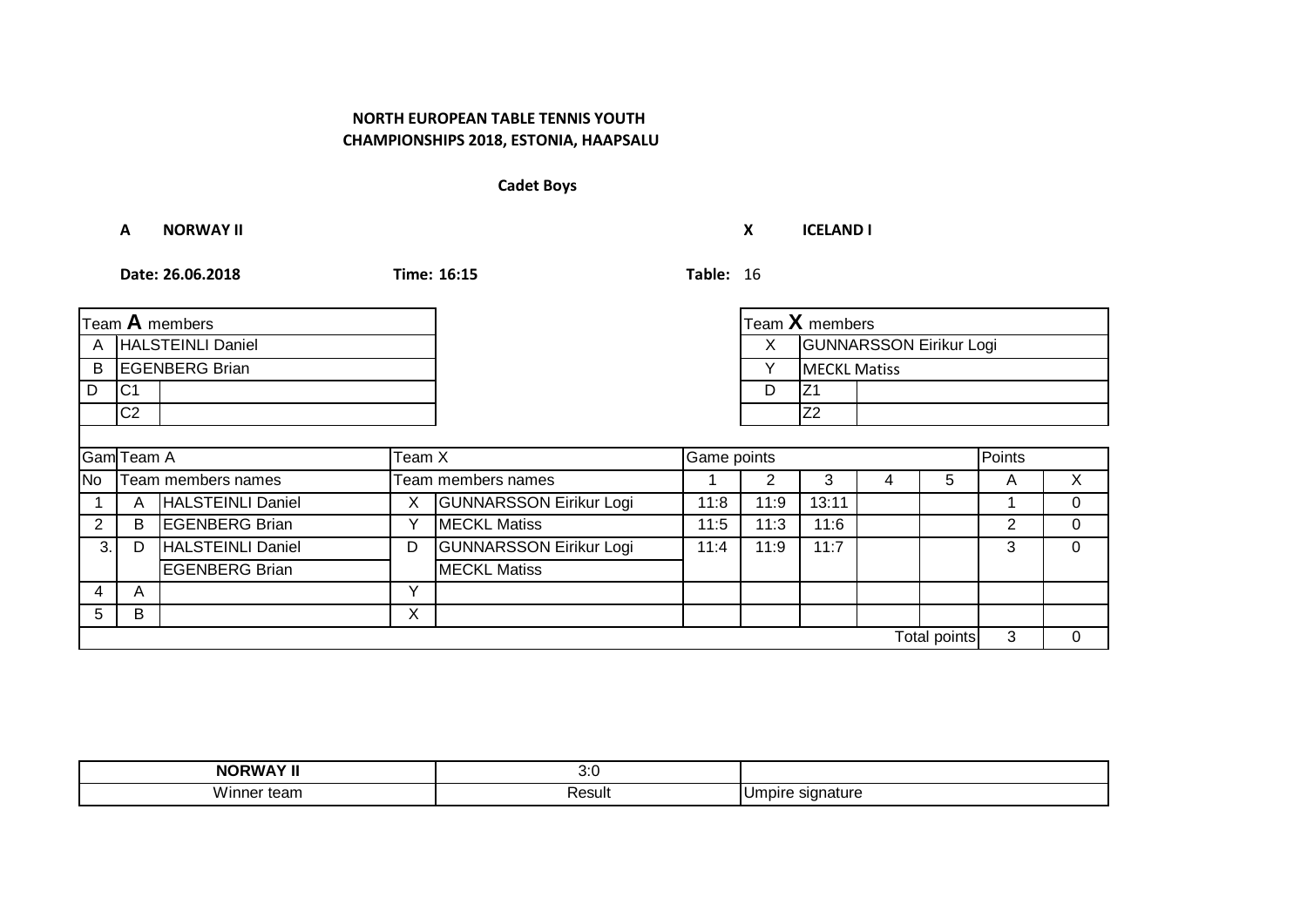# **Cadet Boys**

**A FINLAND I X LATVIA**

|                             |                 | Team A members      |   |                         |      |                | Team X members          |                       |                     |                |                |
|-----------------------------|-----------------|---------------------|---|-------------------------|------|----------------|-------------------------|-----------------------|---------------------|----------------|----------------|
| Α                           | RÄSÄNEN Aleksi  |                     |   |                         |      | X              | <b>VASILJEVS Deniss</b> |                       |                     |                |                |
| В                           |                 | <b>KHOSRAVI Sam</b> |   |                         |      | Υ              |                         | <b>KOGANS Daniels</b> |                     |                |                |
| D                           | IC <sub>1</sub> |                     |   |                         |      | D              | Z <sub>1</sub>          |                       |                     |                |                |
|                             | C <sub>2</sub>  |                     |   |                         |      |                | Z <sub>2</sub>          |                       |                     |                |                |
|                             |                 |                     |   |                         |      |                |                         |                       |                     |                |                |
| <b>Gam</b> Team A<br>Team X |                 |                     |   | Game points             |      | Points         |                         |                       |                     |                |                |
| <b>No</b>                   |                 | Team members names  |   | Team members names      |      | $\overline{2}$ | 3                       | 4                     | 5                   | A              | $\mathsf{X}$   |
|                             | A               | RÄSÄNEN Aleksi      | X | <b>VASILJEVS Deniss</b> | 9:11 | 9:11           | 11:3                    | 11:13                 |                     | $\Omega$       |                |
| 2                           | B               | <b>KHOSRAVI Sam</b> | Υ | <b>KOGANS Daniels</b>   | 11:5 | 11:4           | 11:7                    |                       |                     |                |                |
| 3.1                         | D               | RÄSÄNEN Aleksi      | D | <b>VASILJEVS Deniss</b> | 11:9 | 11:9           | 11:13                   | 12:10                 |                     | $\overline{2}$ |                |
|                             |                 | <b>KHOSRAVI Sam</b> |   | <b>KOGANS Daniels</b>   |      |                |                         |                       |                     |                |                |
| 4                           | A               | RÄSÄNEN Aleksi      | Υ | <b>KOGANS Daniels</b>   | 8:11 | 14:16          | 11:9                    | 12:14                 |                     | $\overline{2}$ | $\overline{2}$ |
| 5                           | B               | <b>KHOSRAVI Sam</b> | X | <b>VASILIEVS Deniss</b> | 11:3 | 5:11           | 11:3                    | 12:10                 |                     | 3              | $\overline{2}$ |
|                             |                 |                     |   |                         |      |                |                         |                       | <b>Total points</b> | 3              | $\overline{2}$ |

| <b>AND</b><br>FINL         | .<br>ັບ.   |                           |
|----------------------------|------------|---------------------------|
| .<br>team<br>VV inr<br>- פ | Resul<br>. | signature<br>nbire<br>.ur |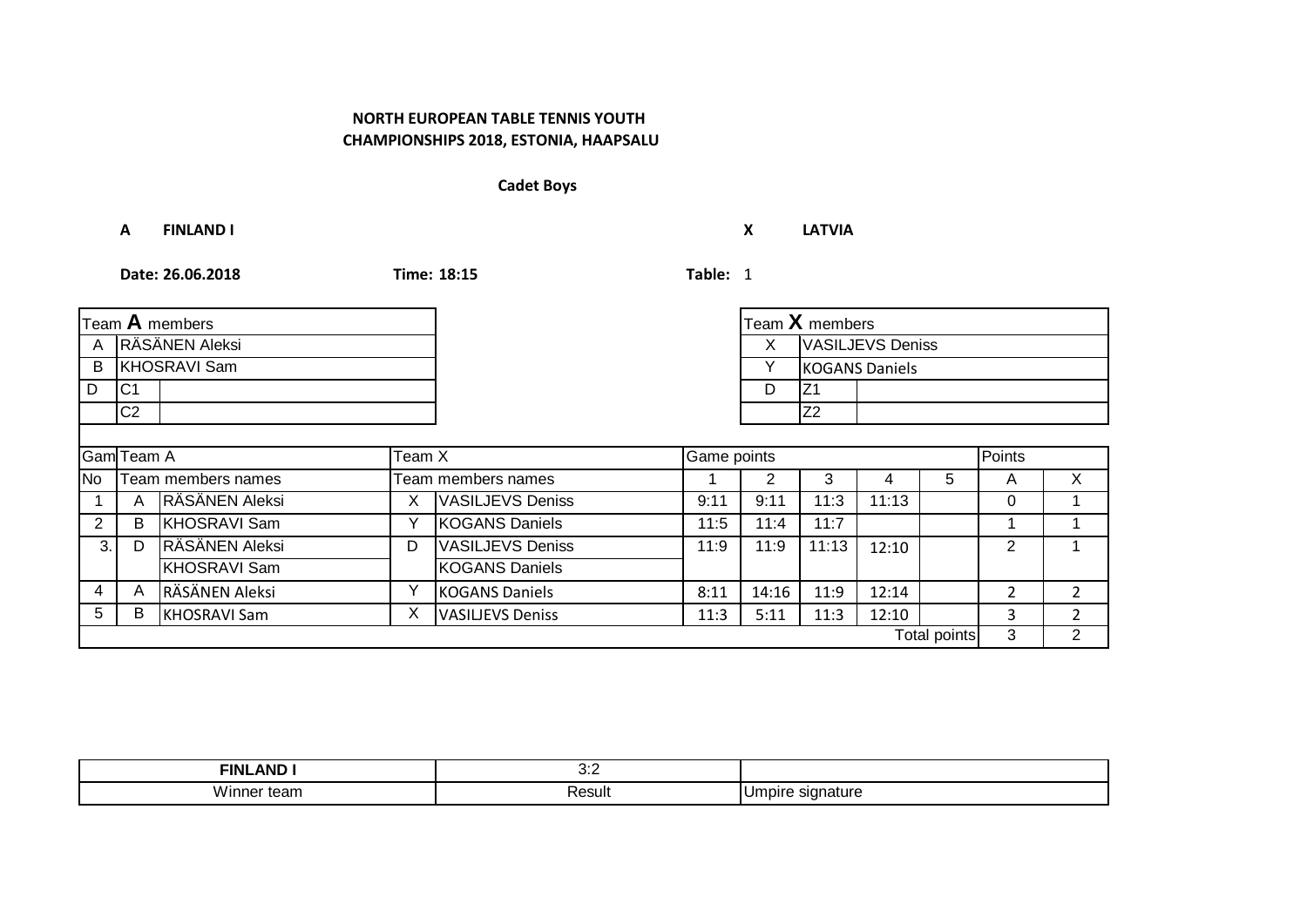# **Cadet Boys**

**A ESTONIA II X NORWAY I**

|                     |                     | Team A members      |   |                         |       |       | Team $X$ members        |                      |                     |   |          |
|---------------------|---------------------|---------------------|---|-------------------------|-------|-------|-------------------------|----------------------|---------------------|---|----------|
| Α                   | <b>PUKK Markkos</b> |                     |   |                         |       | X     | <b>JOHANSSON Tobias</b> |                      |                     |   |          |
| B                   |                     | LUSMÄGI Kaarel      |   |                         |       | Y     |                         | <b>HOVDENAK Noah</b> |                     |   |          |
| D                   | C1                  |                     |   |                         |       | D     | IZ1                     |                      |                     |   |          |
|                     | C <sub>2</sub>      |                     |   |                         |       |       | Z <sub>2</sub>          |                      |                     |   |          |
|                     |                     |                     |   |                         |       |       |                         |                      |                     |   |          |
| GamTeam A<br>Team X |                     |                     |   | Game points             |       |       |                         |                      | Points              |   |          |
| <b>No</b>           |                     | Team members names  |   | Team members names      |       | 2     | 3                       | 4                    | 5                   | A | $\times$ |
|                     | A                   | <b>PUKK Markkos</b> | X | <b>JOHANSSON Tobias</b> | 11:6  | 13:11 | 11:1                    |                      |                     |   | $\Omega$ |
| 2                   | B                   | LUSMÄGI Kaarel      | Υ | <b>HOVDENAK Noah</b>    | 8:11  | 11:8  | 8:11                    | 6:11                 |                     |   |          |
| 3.                  | D                   | <b>PUKK Markkos</b> | D | <b>JOHANSSON Tobias</b> | 11:9  | 11:7  | 12:10                   |                      |                     | 2 | 1        |
|                     |                     | LUSMÄGI Kaarel      |   | <b>HOVDENAK Noah</b>    |       |       |                         |                      |                     |   |          |
| 4                   | A                   | <b>PUKK Markkos</b> | Υ | <b>HOVDENAK Noah</b>    | 11:13 | 11:7  | 11:9                    | 6:11                 | 11:9                | 3 | 1        |
| 5                   | B                   |                     | Χ |                         |       |       |                         |                      |                     |   |          |
|                     |                     |                     |   |                         |       |       |                         |                      | <b>Total points</b> | 3 |          |

| - --<br>______<br>( )NIA<br>וו רו | . .<br>. v., |           |
|-----------------------------------|--------------|-----------|
| Winner<br>team                    | Result<br>.  | sıanature |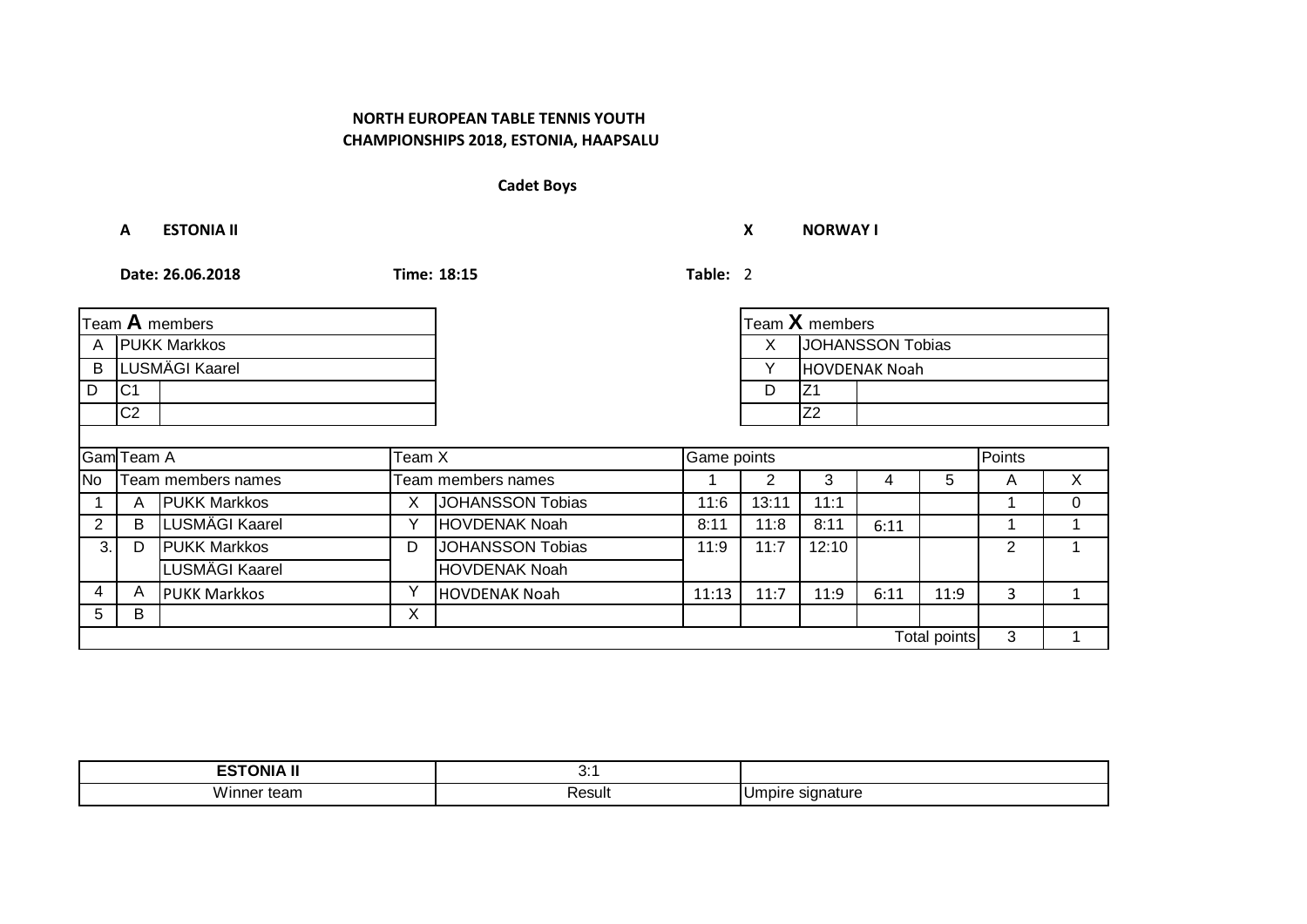# **Cadet Boys**

**A ESTONIA I X LITHUANIA**

| Team A members       |                |                           |   |                           |       | Team X members |                      |                           |                     |          |                |  |
|----------------------|----------------|---------------------------|---|---------------------------|-------|----------------|----------------------|---------------------------|---------------------|----------|----------------|--|
| Α                    | MOOS Madis     |                           |   |                           |       | X              | <b>GNEZIUS Gutis</b> |                           |                     |          |                |  |
| В                    |                | <b>FARFOROVSKI Arseni</b> |   |                           |       |                |                      | <b>KLARENBEEK Egilius</b> |                     |          |                |  |
| D                    | IC1            |                           |   |                           |       | D              | IZ1                  |                           |                     |          |                |  |
|                      | C <sub>2</sub> |                           |   |                           |       |                | Z <sub>2</sub>       |                           |                     |          |                |  |
|                      |                |                           |   |                           |       |                |                      |                           |                     |          |                |  |
| Gam Team A<br>Team X |                |                           |   | Game points               |       |                |                      |                           |                     | Points   |                |  |
| <b>No</b>            |                | Team members names        |   | Team members names        |       | 2              | 3                    | 4                         | 5                   | A        | X              |  |
|                      | A              | <b>MOOS Madis</b>         | X | <b>GNEZIUS Gutis</b>      | 13:15 | 10:12          | 11:7                 | 4:1                       | 13:15               | 0        |                |  |
| 2                    | В              | <b>FARFOROVSKI Arseni</b> | Υ | <b>KLARENBEEK Egilius</b> | 8:11  | 4:11           | 7:11                 |                           |                     | 0        | $\overline{2}$ |  |
| 3.                   | D              | <b>MOOS Madis</b>         | D | <b>GNEZIUS Gutis</b>      | 6:11  | 8:11           | 11:6                 | 7:11                      |                     | $\Omega$ | 3              |  |
|                      |                | <b>FARFOROVSKI Arseni</b> |   | <b>KLARENBEEK Egilius</b> |       |                |                      |                           |                     |          |                |  |
| 4                    | A              |                           | v |                           |       |                |                      |                           |                     |          |                |  |
| 5                    | В              |                           | X |                           |       |                |                      |                           |                     |          |                |  |
|                      |                |                           |   |                           |       |                |                      |                           | <b>Total points</b> | $\Omega$ | 3              |  |

| .<br>--<br>- 1            | .<br>v.v                   |                             |
|---------------------------|----------------------------|-----------------------------|
| tean<br>ıne<br><b>v</b> 1 | ∍ ∼<br>יוµכ <del>ט</del> ד | ibire<br>`atur∈<br>.<br>. . |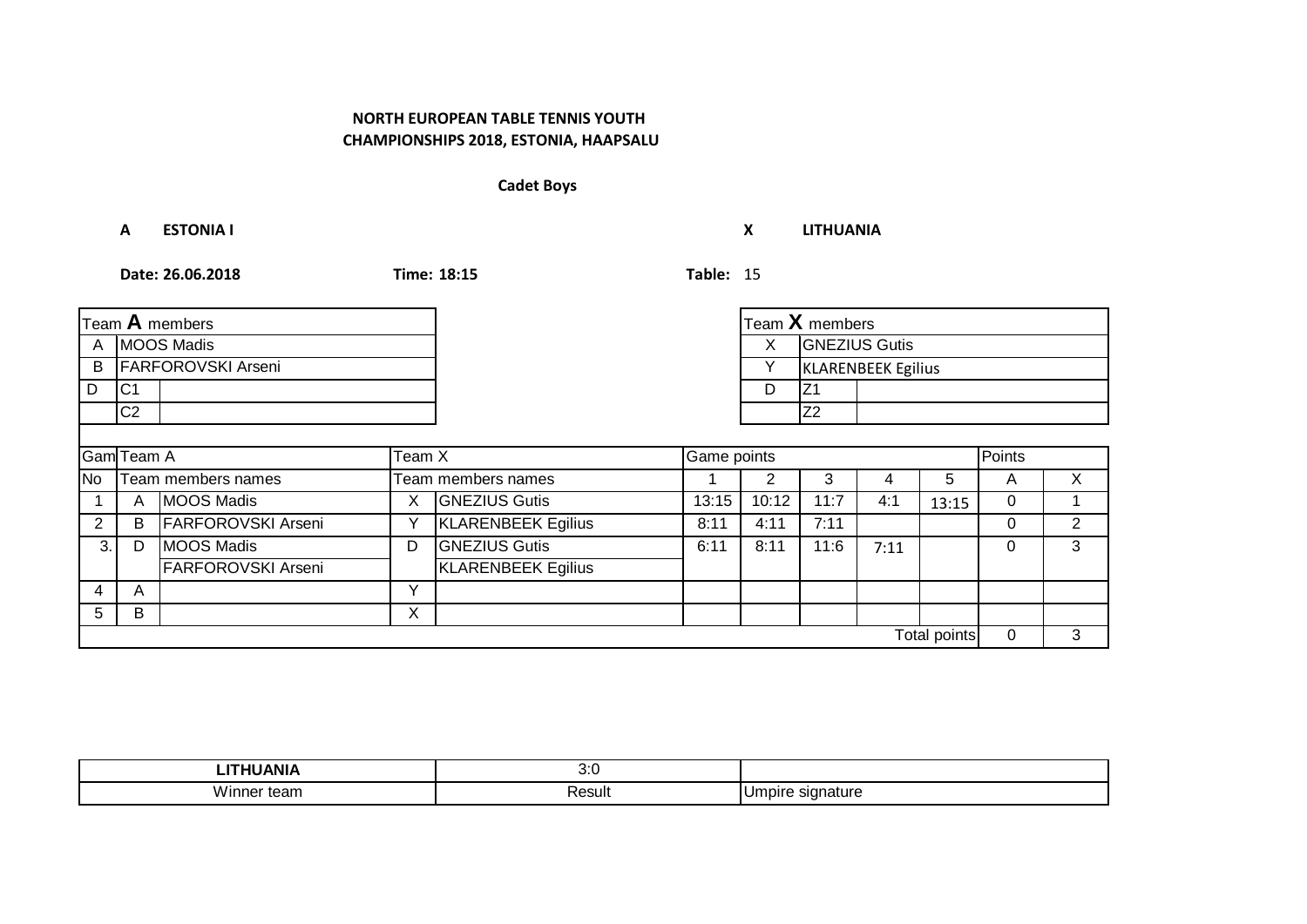## **Cadet Boys**

**A FINLAND II X NORWAY II**

| Team A members       |                |                      |   |                          |      | Team X members        |                |                          |              |   |               |
|----------------------|----------------|----------------------|---|--------------------------|------|-----------------------|----------------|--------------------------|--------------|---|---------------|
| A                    | LI Sam         |                      |   |                          | X    | <b>EGENBERG Brian</b> |                |                          |              |   |               |
| В                    | KYLLIO Joonas  |                      |   |                          |      | v                     |                | <b>HALSTEINLI Daniel</b> |              |   |               |
| D                    | C1             |                      |   |                          |      | D                     | Z <sub>1</sub> |                          |              |   |               |
|                      | C <sub>2</sub> |                      |   |                          |      |                       | Z <sub>2</sub> |                          |              |   |               |
|                      |                |                      |   |                          |      |                       |                |                          |              |   |               |
| Gam Team A<br>Team X |                |                      |   | Game points              |      |                       |                |                          | Points       |   |               |
| No                   |                | Team members names   |   | Team members names       |      | 2                     | 3              | 4                        | 5            | A | $\mathsf{X}$  |
|                      | A              | LI Sam               | X | <b>EGENBERG Brian</b>    | 11:6 | 5:11                  | 4:11           | 11:7                     | 15:13        |   | $\mathbf{0}$  |
| 2                    | в              | <b>KYLLIO Joonas</b> | Υ | <b>HALSTEINLI Daniel</b> | 11:7 | 11:6                  | 4:11           | 3:11                     | 8:11         |   |               |
| 3.                   | D              | LI Sam               | D | <b>EGENBERG Brian</b>    | 9:11 | 9:11                  | 7:11           |                          |              |   | $\mathcal{P}$ |
|                      |                | <b>KYLLIO Joonas</b> |   | <b>HALSTEINLI Daniel</b> |      |                       |                |                          |              |   |               |
| 4                    | A              | LI Sam               | Υ | <b>HALSTEINLI Daniel</b> | 8:11 | 8:11                  | 12:10          | 9:11                     |              | 1 | 3             |
| 5                    | В              |                      | X |                          |      |                       |                |                          |              |   |               |
|                      |                |                      |   |                          |      |                       |                |                          | Total points |   | 3             |

| . . <i>. .</i><br><b>NOP</b><br>. .DM $\bm{v}$ | . .<br>. v. . |                               |
|------------------------------------------------|---------------|-------------------------------|
| .<br>Winner<br>team                            | ≺esult        | signature<br>npire<br>$\cdot$ |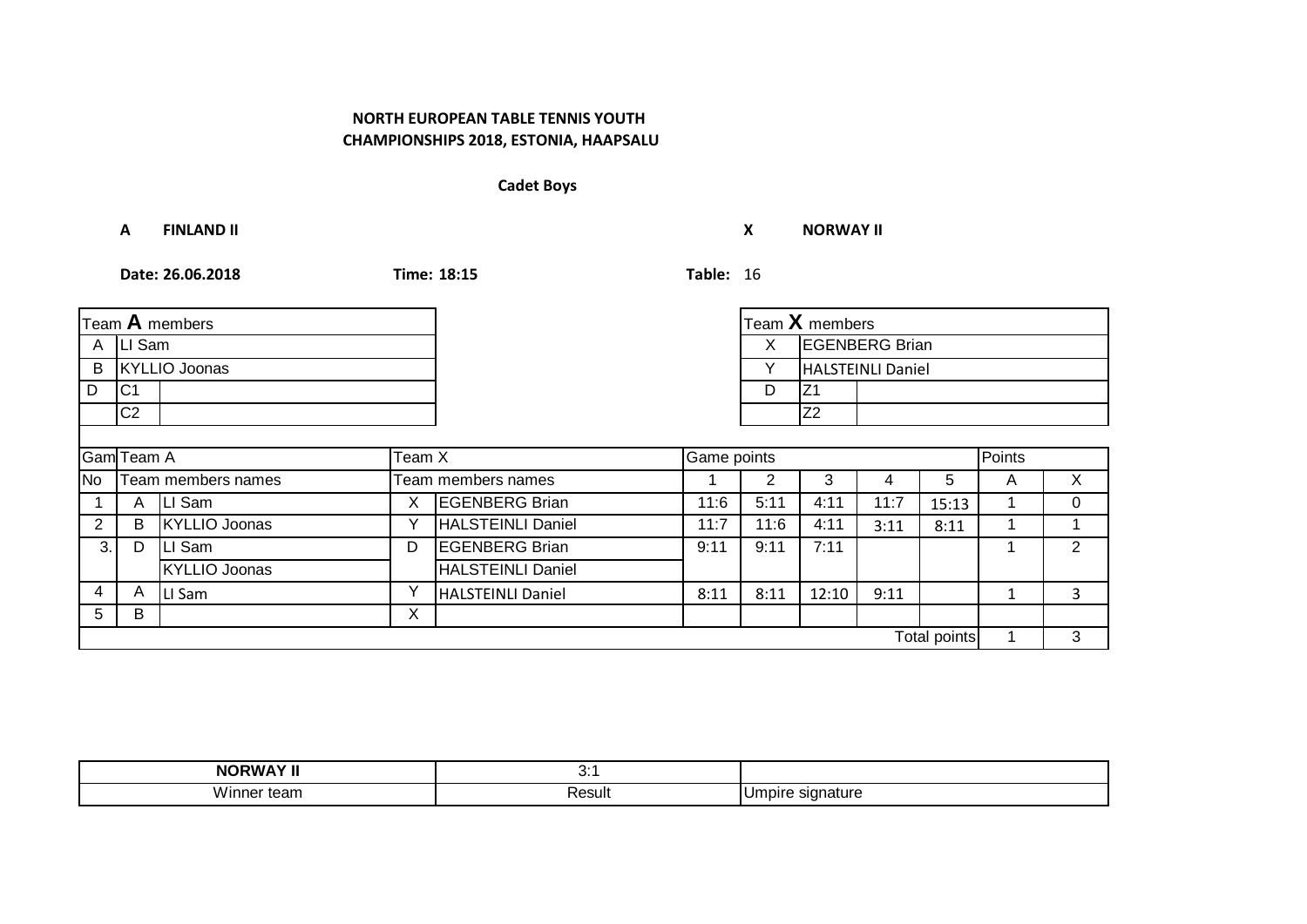# **Cadet Boys**

**A LATVIA X ESTONIA I**

|                      | Team A members   |                         |   |                           |       |      | Team $X$ members          |       |              |              |                |
|----------------------|------------------|-------------------------|---|---------------------------|-------|------|---------------------------|-------|--------------|--------------|----------------|
| Α                    |                  | KOGANS Daniels          |   |                           |       | X    | <b>FARFOROVSKI Arseni</b> |       |              |              |                |
| B                    | VASILJEVS Deniss |                         |   |                           |       | Y    | <b>MOOS Madis</b>         |       |              |              |                |
| D                    | IC <sub>1</sub>  |                         |   |                           |       | D    | Z <sub>1</sub>            |       |              |              |                |
|                      | C <sub>2</sub>   |                         |   |                           |       |      | Z2                        |       |              |              |                |
|                      |                  |                         |   |                           |       |      |                           |       |              |              |                |
| Gam Team A<br>Team X |                  |                         |   | Game points               |       |      |                           |       | Points       |              |                |
| <b>No</b>            |                  | Team members names      |   | Team members names        |       | 2    | 3                         | 4     | 5            | A            | X              |
|                      | A                | <b>KOGANS Daniels</b>   | х | <b>FARFOROVSKI Arseni</b> | 6:11  | 11:7 | 11:7                      | 9:11  | 11:4         |              | $\Omega$       |
| 2                    | в                | <b>VASILJEVS Deniss</b> | Y | <b>MOOS Madis</b>         | 11:8  | 9:11 | 2:11                      | 6:11  |              |              |                |
| 3.                   | D                | <b>KOGANS Daniels</b>   | D | <b>FARFOROVSKI Arseni</b> | 7:11  | 7:11 | 12:10                     | 12:14 |              |              | $\overline{2}$ |
|                      |                  | <b>VASILJEVS Deniss</b> |   | <b>MOOS Madis</b>         |       |      |                           |       |              |              |                |
| 4                    | A                | <b>KOGANS Daniels</b>   | Υ | <b>MOOS Madis</b>         | 11:13 | 9:11 | 11:7                      | 11:2  | 13:15        | $\mathbf{1}$ | $\mathbf{3}$   |
| 5                    | B                |                         | X |                           |       |      |                           |       |              |              |                |
|                      |                  |                         |   |                           |       |      |                           |       | Total points |              | 3              |

| <b>ESTONIA</b><br>$ \sim$           | . .<br>. v. .<br>$\sim$ $\sim$ |                                   |
|-------------------------------------|--------------------------------|-----------------------------------|
| .<br>team<br>.<br>. יו וכ<br>V V II | <b>Resul</b><br>.              | signature<br>.idire<br>.ur<br>. . |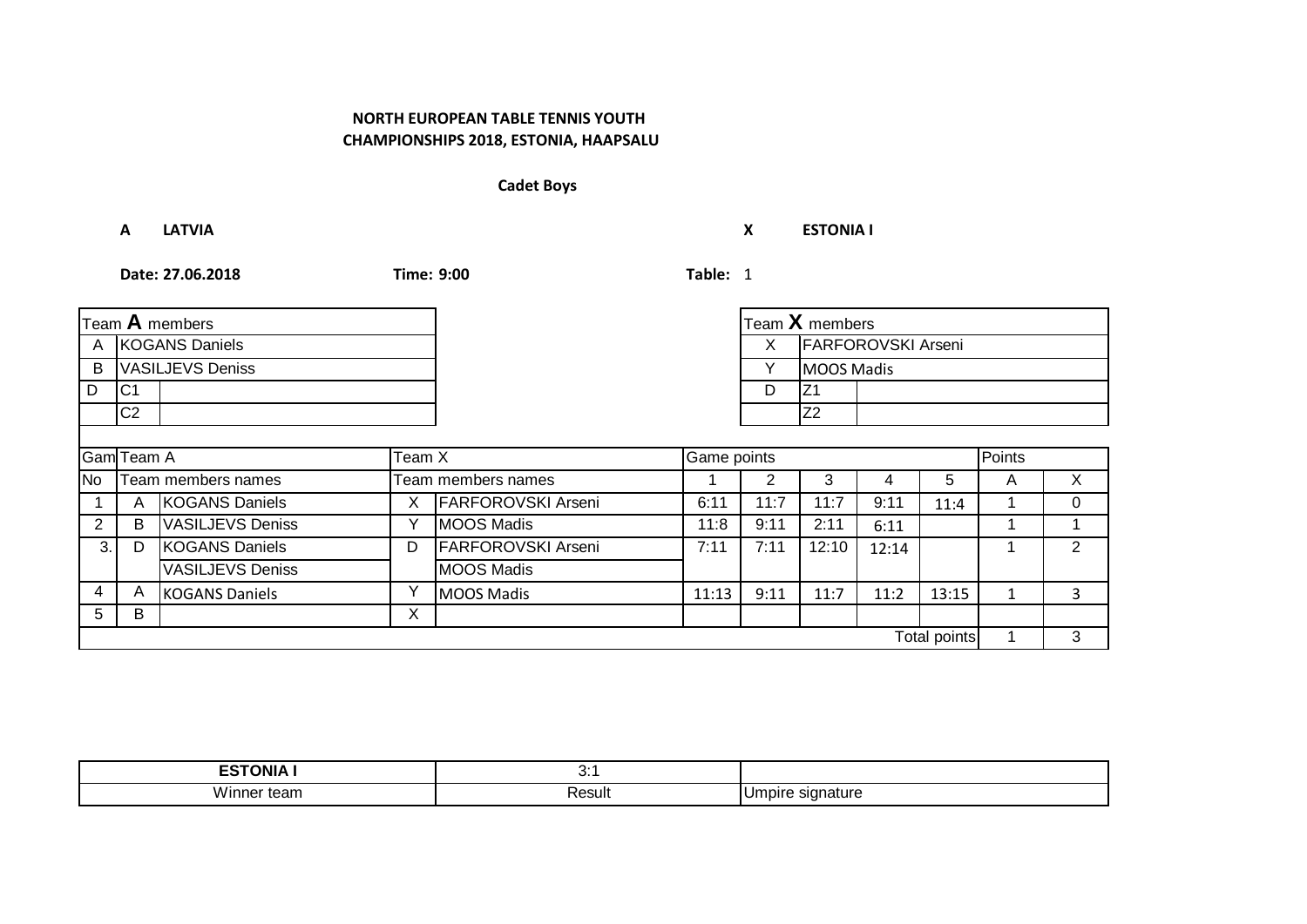# **Cadet Boys**

**A LITHUANIA X FINLAND I**

| Team $A$ members     |                      |                           |   |                       |       |                | Team $X$ members    |       |                     |                |                |
|----------------------|----------------------|---------------------------|---|-----------------------|-------|----------------|---------------------|-------|---------------------|----------------|----------------|
| A                    |                      | <b>KLARENBEEK Egilius</b> |   |                       |       | X              | RÄSÄNEN Aleksi      |       |                     |                |                |
| B                    | <b>GNEZIUS Gutis</b> |                           |   |                       |       | Υ              | <b>KHOSRAVI Sam</b> |       |                     |                |                |
| l D                  | IC1                  |                           |   |                       |       | D              | Z <sub>1</sub>      |       |                     |                |                |
|                      | C <sub>2</sub>       |                           |   |                       |       |                | Z <sub>2</sub>      |       |                     |                |                |
|                      |                      |                           |   |                       |       |                |                     |       |                     |                |                |
| Gam Team A<br>Team X |                      |                           |   | Game points           |       |                |                     |       | Points              |                |                |
| <b>No</b>            |                      | <b>Team members names</b> |   | Team members names    |       | $\overline{2}$ | 3                   | 4     | 5                   | A              | $\times$       |
|                      | A                    | <b>KLARENBEEK Egilius</b> | X | <b>RÄSÄNEN Aleksi</b> | 11:8  | 8:11           | 7:11                | 6:11  |                     | $\Omega$       |                |
| $\overline{2}$       | B                    | <b>GNEZIUS Gutis</b>      | Y | KHOSRAVI Sam          | 10:12 | 6:11           | 11:5                | 12:14 |                     | $\Omega$       | $\overline{2}$ |
| 3.1                  | D                    | <b>KLARENBEEK Egilius</b> | D | <b>RÄSÄNEN Aleksi</b> | 11:6  | 10:12          | 4:11                | 11:6  | 12:10               |                | $\overline{2}$ |
|                      |                      | <b>GNEZIUS Gutis</b>      |   | <b>KHOSRAVI Sam</b>   |       |                |                     |       |                     |                |                |
| 4                    | A                    | <b>KLARENBEEK Egilius</b> | Y | <b>KHOSRAVI Sam</b>   | 11:6  | 9:11           | 13:11               | 11:9  |                     | $\overline{2}$ | $\overline{2}$ |
| 5                    | B                    | <b>GNEZIUS Gutis</b>      | X | RÄSÄNEN Aleksi        | 8:11  | 8:11           | 11:6                | 11:7  | 4:11                | $\overline{2}$ | 3              |
|                      |                      |                           |   |                       |       |                |                     |       | <b>Total points</b> | $\overline{2}$ | 3              |

| <b>ANF</b><br>FINL  |        |                   |
|---------------------|--------|-------------------|
| .<br>Winner<br>tean | `esult | ialuit<br>$\cdot$ |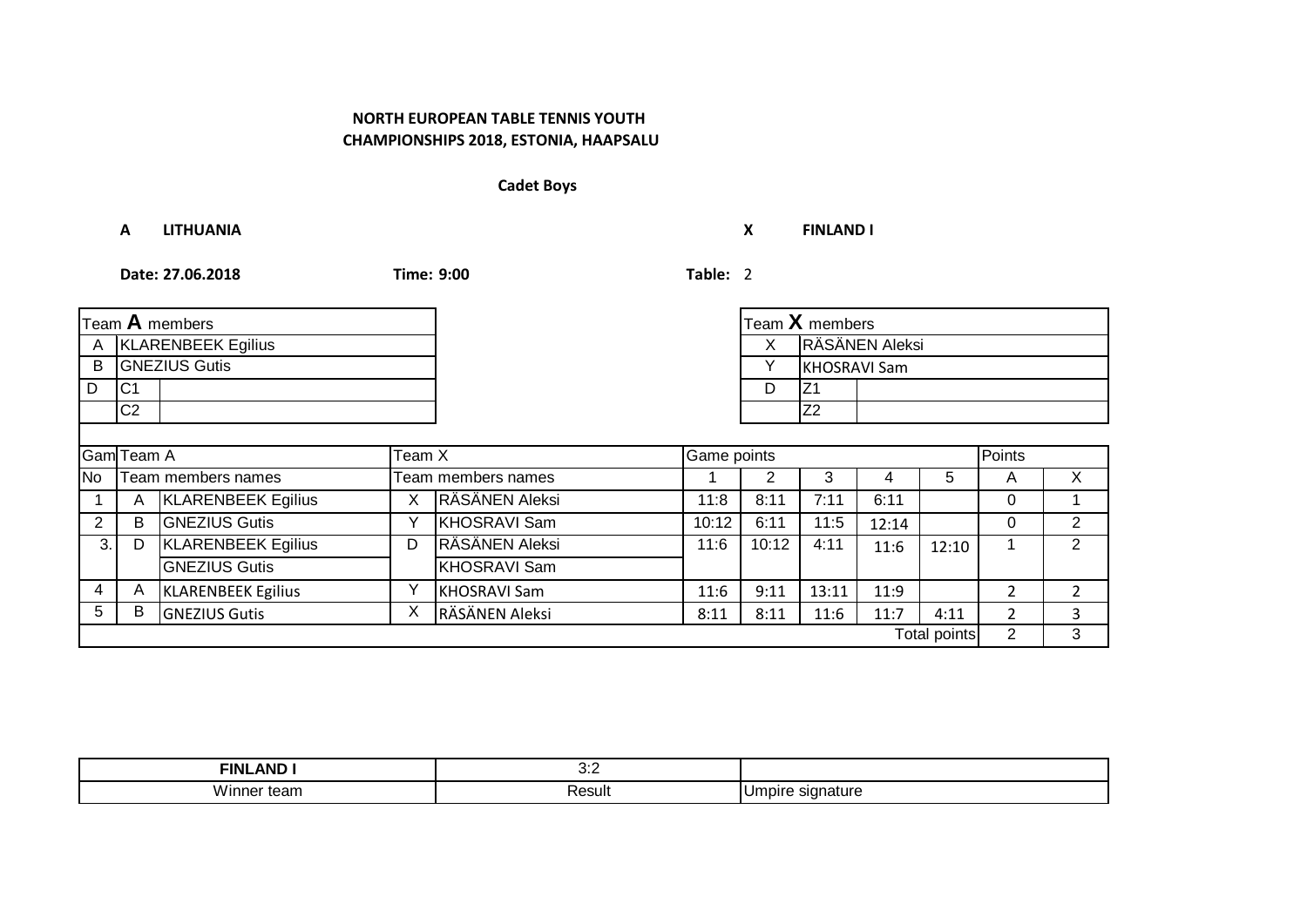# **Cadet Boys**

**A ESTONIA II X FINLAND II**

|                      | Team A members |                     |              |                      |                  |      | Team X members       |      |                     |                |                |  |
|----------------------|----------------|---------------------|--------------|----------------------|------------------|------|----------------------|------|---------------------|----------------|----------------|--|
| A                    |                | <b>PUKK Markkos</b> |              |                      |                  | X    | <b>KYLLIO Joonas</b> |      |                     |                |                |  |
| B                    | LUSMÄGI Kaarel |                     |              |                      |                  | Y    | LI Sam               |      |                     |                |                |  |
| D                    | IC1            |                     |              |                      |                  | D    | Z <sub>1</sub>       |      |                     |                |                |  |
|                      | C <sub>2</sub> |                     |              |                      |                  |      | Z <sub>2</sub>       |      |                     |                |                |  |
|                      |                |                     |              |                      |                  |      |                      |      |                     |                |                |  |
| Gam Team A<br>Team X |                |                     |              | Game points          |                  |      |                      |      |                     | Points         |                |  |
| <b>No</b>            |                | Team members names  |              | Team members names   | 2<br>5<br>3<br>4 |      |                      |      |                     | A              | X              |  |
|                      | A              | <b>PUKK Markkos</b> | X            | <b>KYLLIO Joonas</b> | 11:9             | 11:6 | 11:8                 |      |                     |                | $\Omega$       |  |
| 2                    | B              | LUSMÄGI Kaarel      | $\check{ }$  | LI Sam               | 12:10            | 1:11 | 4:11                 | 8:11 |                     |                |                |  |
| 3.1                  | D              | <b>PUKK Markkos</b> | D            | <b>KYLLIO Joonas</b> | 9:11             | 9:11 | 11:7                 | 11:5 | 9:11                |                | $\overline{2}$ |  |
|                      |                | LUSMÄGI Kaarel      |              | LI Sam               |                  |      |                      |      |                     |                |                |  |
| 4                    | A              | <b>PUKK Markkos</b> | $\checkmark$ | LI Sam               | 11:9             | 11:5 | 11:8                 |      |                     | $\overline{2}$ | $\overline{2}$ |  |
| 5                    | B              | LUSMÄGI Kaarel      | X            | KYLLIO Joonas        | 7:11             | 1:11 | 7:11                 |      |                     | $\overline{2}$ | 3              |  |
|                      |                |                     |              |                      |                  |      |                      |      | <b>Total points</b> | $\overline{2}$ | 3              |  |

| FINL<br>.<br>ANI    | ◡.←         |              |
|---------------------|-------------|--------------|
| .<br>Winner<br>team | १esult<br>. | nature<br>Πn |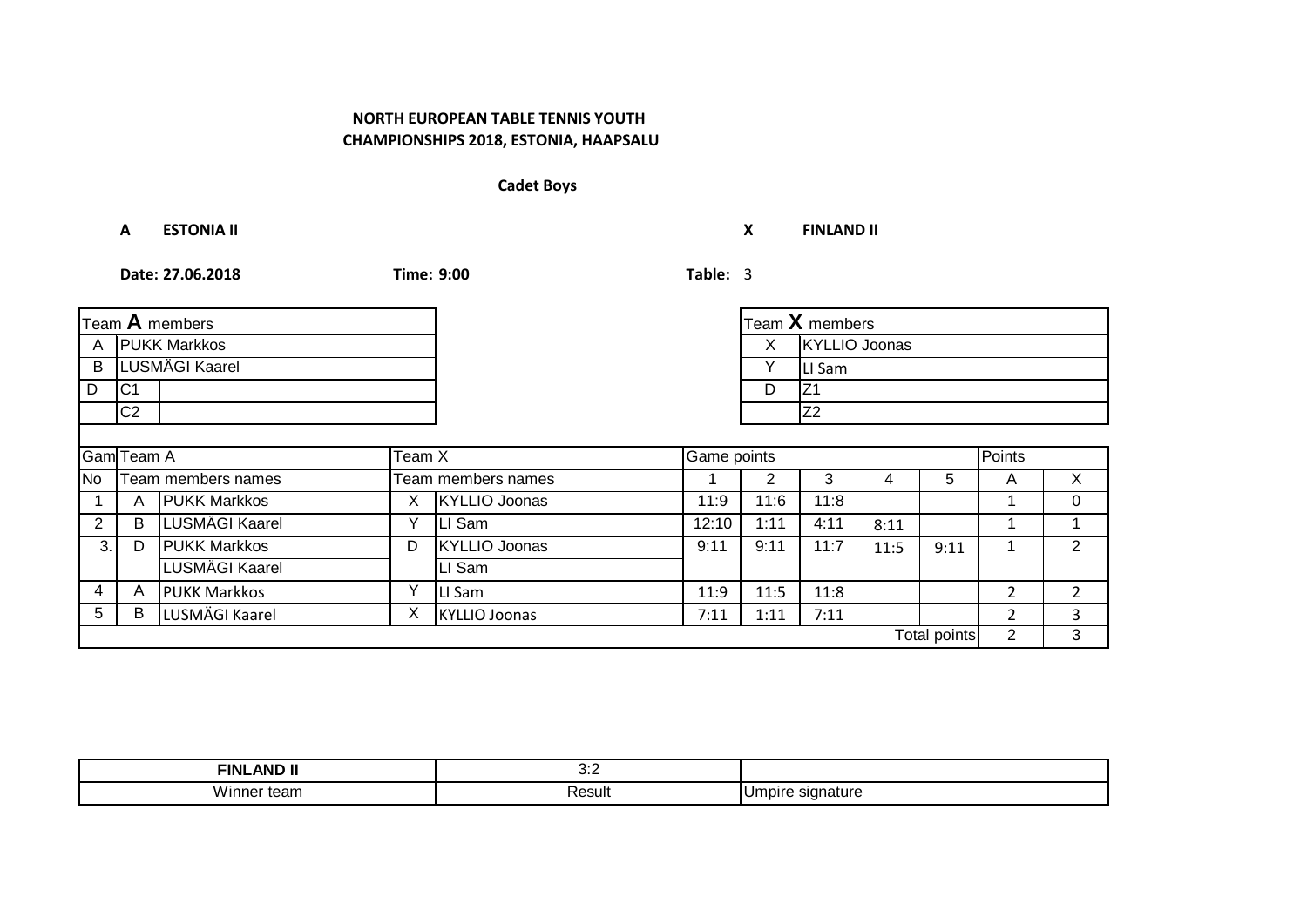# **Cadet Boys**

**A NORWAY I X NORWAY II**

| Team A members |                      |                         |        |                          |             |      | Team X members        |                          |                     |                |                |
|----------------|----------------------|-------------------------|--------|--------------------------|-------------|------|-----------------------|--------------------------|---------------------|----------------|----------------|
| A              | <b>HOVDENAK Noah</b> |                         |        |                          |             | X    | <b>EGENBERG Brian</b> |                          |                     |                |                |
| B              |                      | <b>JOHANSSON Tobias</b> |        |                          |             | Y    |                       | <b>HALSTEINLI Daniel</b> |                     |                |                |
| D              | IC <sub>1</sub>      |                         |        |                          |             | D    | Z <sub>1</sub>        |                          |                     |                |                |
|                | C <sub>2</sub>       |                         |        |                          |             |      | Z <sub>2</sub>        |                          |                     |                |                |
|                |                      |                         |        |                          |             |      |                       |                          |                     |                |                |
|                | Gam Team A           |                         | Team X |                          | Game points |      |                       |                          |                     | Points         |                |
| <b>No</b>      |                      | Team members names      |        | Team members names       |             | 2    | 3                     | 4                        | 5                   | A              | X              |
|                | A                    | <b>HOVDENAK Noah</b>    | X      | <b>EGENBERG Brian</b>    | 11:7        | 5:11 | 10:12                 | 9:11                     |                     | $\Omega$       |                |
| $\overline{2}$ | B                    | JOHANSSON Tobias        | Y      | <b>HALSTEINLI Daniel</b> | 11:8        | 6:11 | 12:14                 | 11:8                     | 11:2                |                |                |
| 3.             | D                    | <b>HOVDENAK Noah</b>    | D      | <b>EGENBERG Brian</b>    | 11:8        | 7:11 | 8:11                  | 11:9                     | 11:7                | $\overline{2}$ |                |
|                |                      | <b>JOHANSSON Tobias</b> |        | <b>HALSTEINLI Daniel</b> |             |      |                       |                          |                     |                |                |
| 4              | A                    | <b>HOVDENAK Noah</b>    | Υ      | <b>HALSTEINLI Daniel</b> | 11:5        | 6:11 | 11:5                  | 9:11                     | 10:12               | $\overline{2}$ | $\overline{2}$ |
| 5              | B                    | JOHANSSON Tobias        | X      | <b>EGENBERG Brian</b>    | 4:11        | 9:11 | 7:11                  |                          |                     | 2              | 3              |
|                |                      |                         |        |                          |             |      |                       |                          | <b>Total points</b> | $\overline{2}$ | 3              |

| . <i>. . .</i><br><b>NORW</b> | <br>v.c            |                                   |
|-------------------------------|--------------------|-----------------------------------|
| .<br>.<br>team<br>'v ır<br>Ic | יההנ<br>≺esun<br>. | <b>IDIT</b><br>าature<br>.<br>. . |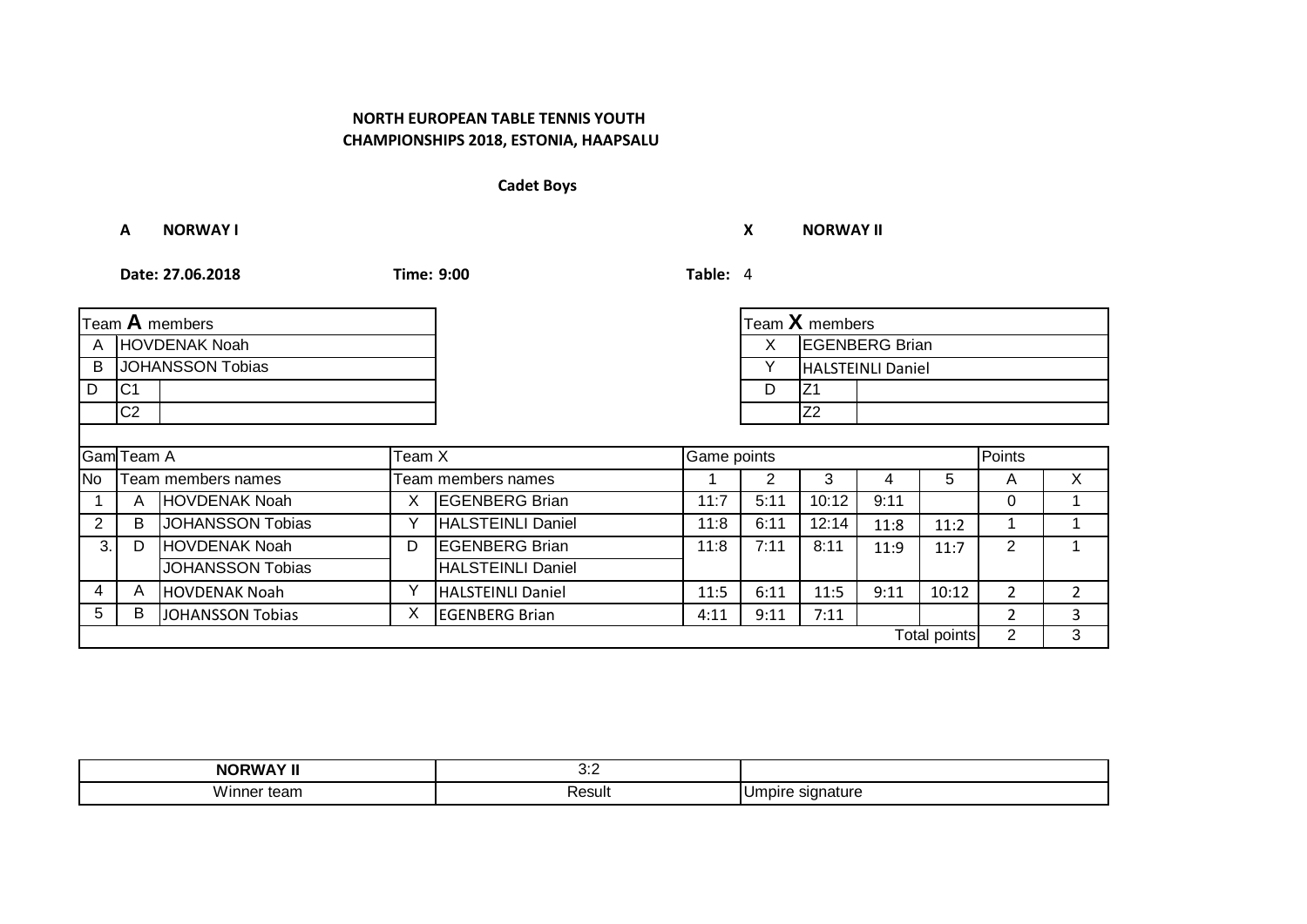# **Cadet Boys**

**A ICELAND II X ICELAND I**

| Team $A$ members          |                |                                 |             |                                |      | Team X members |                                |        |                     |              |   |
|---------------------------|----------------|---------------------------------|-------------|--------------------------------|------|----------------|--------------------------------|--------|---------------------|--------------|---|
| VIDARSSON Arnar Logi<br>Α |                |                                 |             |                                | X    |                | <b>GUNNARSSON Eirikur Logi</b> |        |                     |              |   |
| B                         |                | SIGURDSSON Trausti Freyr        |             |                                |      | Y              | <b>MECKL Matiss</b>            |        |                     |              |   |
| D                         | IC1            |                                 |             |                                |      | D              | Z <sub>1</sub>                 |        |                     |              |   |
|                           | C <sub>2</sub> |                                 |             |                                |      |                | Z2                             |        |                     |              |   |
|                           |                |                                 |             |                                |      |                |                                |        |                     |              |   |
| Gam Team A<br>Team X      |                |                                 | Game points |                                |      |                |                                | Points |                     |              |   |
| <b>No</b>                 |                | Team members names              |             | Team members names             |      | 2              | 3                              |        | 5                   | A            | X |
|                           | A              | <b>VIDARSSON Arnar Logi</b>     | X           | <b>GUNNARSSON Eirikur Logi</b> | 9:11 | 9:11           | 11:9                           | 9:11   |                     | $\Omega$     |   |
| $\overline{2}$            | B              | <b>SIGURDSSON Trausti Freyr</b> | Y           | <b>MECKL Matiss</b>            | 7:11 | 5:11           | 11:6                           | 11:6   | 3:11                | $\mathbf 0$  | 2 |
| 3.1                       | D              | <b>VIDARSSON Arnar Logi</b>     | D           | <b>GUNNARSSON Eirikur Logi</b> | 8:11 | 11:2           | 3:11                           | 13:11  | 9:11                | $\Omega$     | 3 |
|                           |                | <b>SIGURDSSON Trausti Freyr</b> |             | <b>MECKL Matiss</b>            |      |                |                                |        |                     |              |   |
| 4                         | A              |                                 | Υ           |                                |      |                |                                |        |                     |              |   |
| 5                         | В              |                                 | X           |                                |      |                |                                |        |                     |              |   |
|                           |                |                                 |             |                                |      |                |                                |        | <b>Total points</b> | $\mathbf{0}$ | 3 |

| <b>ICE</b><br>.<br>ANL                  | ,,,<br>$\mathsf{U}.\mathsf{U}$ |                                  |
|-----------------------------------------|--------------------------------|----------------------------------|
| .<br>$M$ inn<br>team<br>। ।੮।<br>V V II | Resul<br>.                     | signature<br>ndire<br>.ur<br>. . |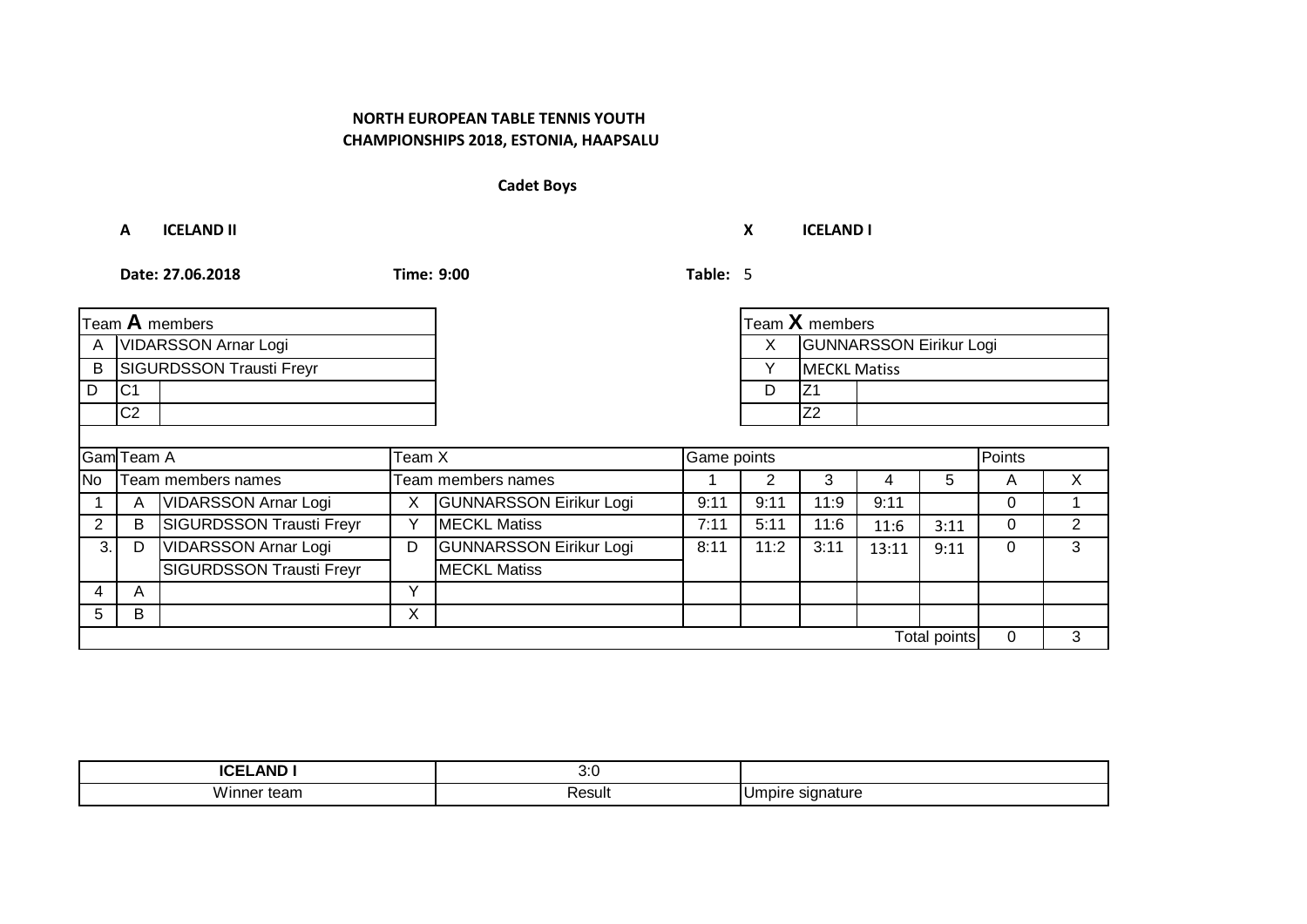# **Cadet Boys**

**A FINLAND I X ESTONIA I**

| Team A members           |                |                     |        |                           |             | Team X members |                           |      |                     |                |              |
|--------------------------|----------------|---------------------|--------|---------------------------|-------------|----------------|---------------------------|------|---------------------|----------------|--------------|
| <b>KHOSRAVI Sam</b><br>A |                |                     |        |                           | X           |                | <b>FARFOROVSKI Arseni</b> |      |                     |                |              |
| B                        |                | RÄSÄNEN Aleksi      |        |                           |             | Y              | <b>MOOS Madis</b>         |      |                     |                |              |
| D                        | IC1            |                     |        |                           |             | D              | IZ1                       |      |                     |                |              |
|                          | C <sub>2</sub> |                     |        |                           |             |                | Z <sub>2</sub>            |      |                     |                |              |
|                          |                |                     |        |                           |             |                |                           |      |                     |                |              |
|                          | Gam Team A     |                     | Team X |                           | Game points |                |                           |      |                     | Points         |              |
| <b>No</b>                |                | Team members names  |        | Team members names        |             | 2              | 3                         | 4    | 5                   | A              | $\mathsf{X}$ |
|                          | A              | KHOSRAVI Sam        | X      | <b>FARFOROVSKI Arseni</b> | 13:11       | 11:4           | 11:5                      |      |                     |                | $\Omega$     |
| 2                        | B              | RÄSÄNEN Aleksi      | Υ      | <b>MOOS Madis</b>         | 9:11        | 11:7           | 11:7                      | 11:9 |                     | $\overline{2}$ | $\Omega$     |
| 3.1                      | D              | <b>KHOSRAVI Sam</b> | D      | <b>FARFOROVSKI Arseni</b> | 11:6        | 11:9           | 11:7                      |      |                     | 3              | $\Omega$     |
|                          |                | RÄSÄNEN Aleksi      |        | <b>MOOS Madis</b>         |             |                |                           |      |                     |                |              |
| 4                        | A              |                     | Υ      |                           |             |                |                           |      |                     |                |              |
| 5.                       | В              |                     | X      |                           |             |                |                           |      |                     |                |              |
|                          |                |                     |        |                           |             |                |                           |      | <b>Total points</b> | 3              | $\Omega$     |

| <b>AND</b><br>FINL         | ,,,<br>v.J |                  |
|----------------------------|------------|------------------|
| .<br>Wir<br>∵tean.<br>nnei | ≺esult     | паште<br>$\cdot$ |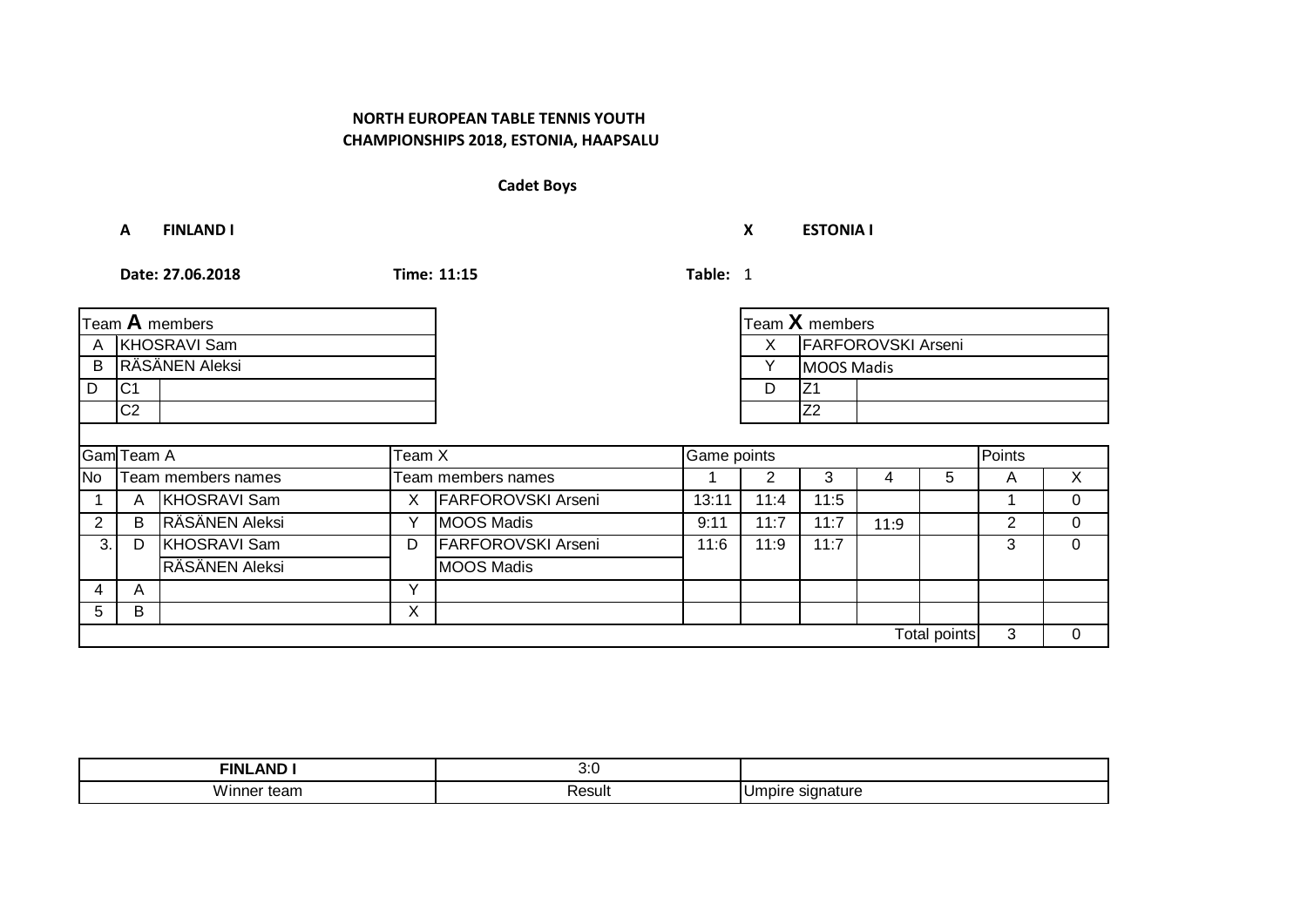# **Cadet Boys**

**A LATVIA X LITHUANIA**

| Team A members |                       |                         |             |                           |             | Team X members |                |                           |                     |        |                |
|----------------|-----------------------|-------------------------|-------------|---------------------------|-------------|----------------|----------------|---------------------------|---------------------|--------|----------------|
| Α              | <b>KOGANS Daniels</b> |                         |             |                           |             | X              |                | <b>GNEZIUS Gutis</b>      |                     |        |                |
| В              |                       | VASILJEVS Deniss        |             |                           |             |                |                | <b>KLERENBEEK Egilius</b> |                     |        |                |
| D              | IC1                   |                         |             |                           |             | D              | Z <sub>1</sub> |                           |                     |        |                |
|                | C <sub>2</sub>        |                         |             |                           |             |                | Z <sub>2</sub> |                           |                     |        |                |
|                |                       |                         |             |                           |             |                |                |                           |                     |        |                |
|                | <b>Gam</b> Team A     |                         | Team X      |                           | Game points |                |                |                           |                     | Points |                |
| <b>No</b>      |                       | Team members names      |             | Team members names        |             | 2              | 3              | 4                         | 5                   | A      | X              |
|                | A                     | KOGANS Daniels          | X           | <b>GNEZIUS Gutis</b>      | 11:8        | 11:9           | 10:12          | 10:12                     | 11:5                |        | $\Omega$       |
| 2              | B                     | <b>VASILJEVS Deniss</b> | $\check{ }$ | <b>KLERENBEEK Egilius</b> | 6:11        | 6:11           | 6:11           |                           |                     |        |                |
| 3.1            | D                     | <b>KOGANS Daniels</b>   | D           | <b>GNEZIUS Gutis</b>      | 6:11        | 11:7           | 11:6           | 8:11                      | 9:11                |        | $\overline{2}$ |
|                |                       | <b>VASILJEVS Deniss</b> |             | <b>KLERENBEEK Egilius</b> |             |                |                |                           |                     |        |                |
| 4              | A                     | <b>KOGANS Daniels</b>   | Υ           | <b>KLERENBEEK Egilius</b> | 7:11        | 9:11           | 9:11           |                           |                     |        | 3              |
| 5              | B                     |                         | X           |                           |             |                |                |                           |                     |        |                |
|                |                       |                         |             |                           |             |                |                |                           | <b>Total points</b> |        | 3              |

| ---------<br>. .<br>w<br>- 1 | .<br>v.J           |                                   |
|------------------------------|--------------------|-----------------------------------|
| ∵ tean.<br>ıneı              | י הרי<br>אוµכ<br>. | ature<br>idire<br>ושו<br>.<br>. . |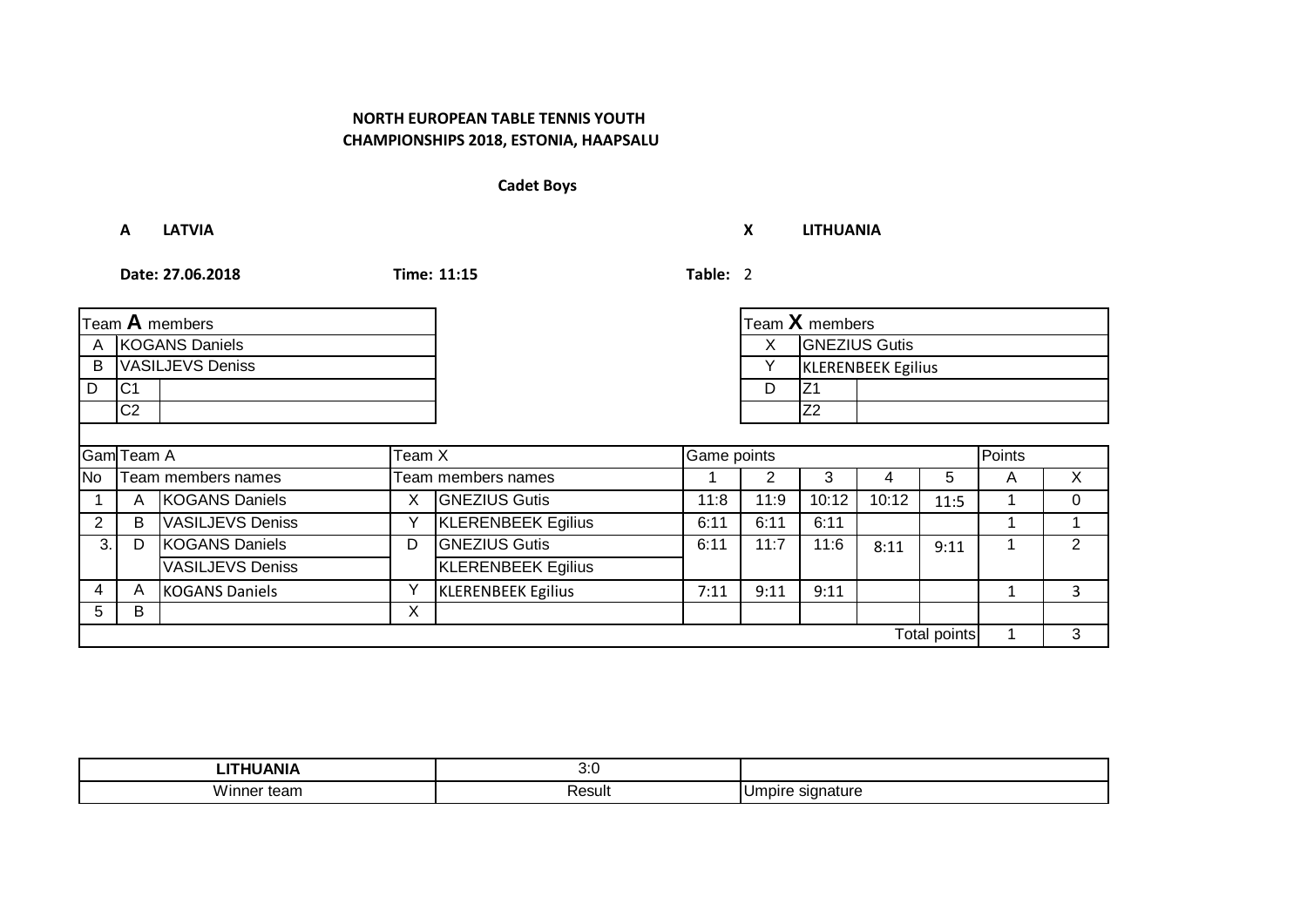**Cadet Boys**

**A NORWAY II X FINLAND I**

| Team $A$ members    |                 |                          |             |                      |                  | Team $X$ members |                      |      |                     |                |          |
|---------------------|-----------------|--------------------------|-------------|----------------------|------------------|------------------|----------------------|------|---------------------|----------------|----------|
| A                   |                 | <b>EGENBERG Brian</b>    |             |                      |                  | X                | LI Sam               |      |                     |                |          |
| B                   |                 | HALSTEINLI Daniel        |             |                      |                  | Y                | <b>KYLLIO Joonas</b> |      |                     |                |          |
| D                   | IC <sub>1</sub> |                          |             |                      |                  | D                | Z <sub>1</sub>       |      |                     |                |          |
|                     | C <sub>2</sub>  |                          |             |                      |                  |                  | Z <sub>2</sub>       |      |                     |                |          |
|                     |                 |                          |             |                      |                  |                  |                      |      |                     |                |          |
| GamTeam A<br>Team X |                 |                          | Game points | Points               |                  |                  |                      |      |                     |                |          |
| <b>No</b>           |                 | Team members names       |             | Team members names   | 3<br>2<br>5<br>4 |                  |                      |      | A                   | X              |          |
|                     | A               | <b>EGENBERG Brian</b>    | X           | LI Sam               | 11:9             | 12:10            | 11:6                 |      |                     |                | $\Omega$ |
| 2                   | B               | <b>HALSTEINLI Daniel</b> | Y           | <b>KYLLIO Joonas</b> | 12:10            | 5:11             | 6:11                 | 7:11 |                     |                |          |
| 3.                  | D               | <b>EGENBERG Brian</b>    | D           | LI Sam               | 4:11             | 11:4             | 11:9                 | 11:5 |                     | 2              |          |
|                     |                 | <b>HALSTEINLI Daniel</b> |             | <b>KYLLIO Joonas</b> |                  |                  |                      |      |                     |                |          |
| 4                   | A               | <b>EGENBERG Brian</b>    | Y           | <b>KYLLIO Joonas</b> | 11:13            | 11:8             | 11:7                 | 6:11 | 9:11                | $\overline{2}$ | 2        |
| 5                   | B               | <b>HALSTEINLI Daniel</b> | Х           | LI Sam               | 7:11             | 12:10            | 11:13                | 7:11 |                     | $\overline{2}$ | 3        |
|                     |                 |                          |             |                      |                  |                  |                      |      | <b>Total points</b> | $\overline{2}$ | 3        |

| --<br>$\sim$ $\sim$ $\sim$<br>$T$ $N$<br>_AN' | ◡…<br>__                 |       |
|-----------------------------------------------|--------------------------|-------|
| <br>ean<br>ш                                  | ''~~'<br>sur<br>$     -$ | ----- |